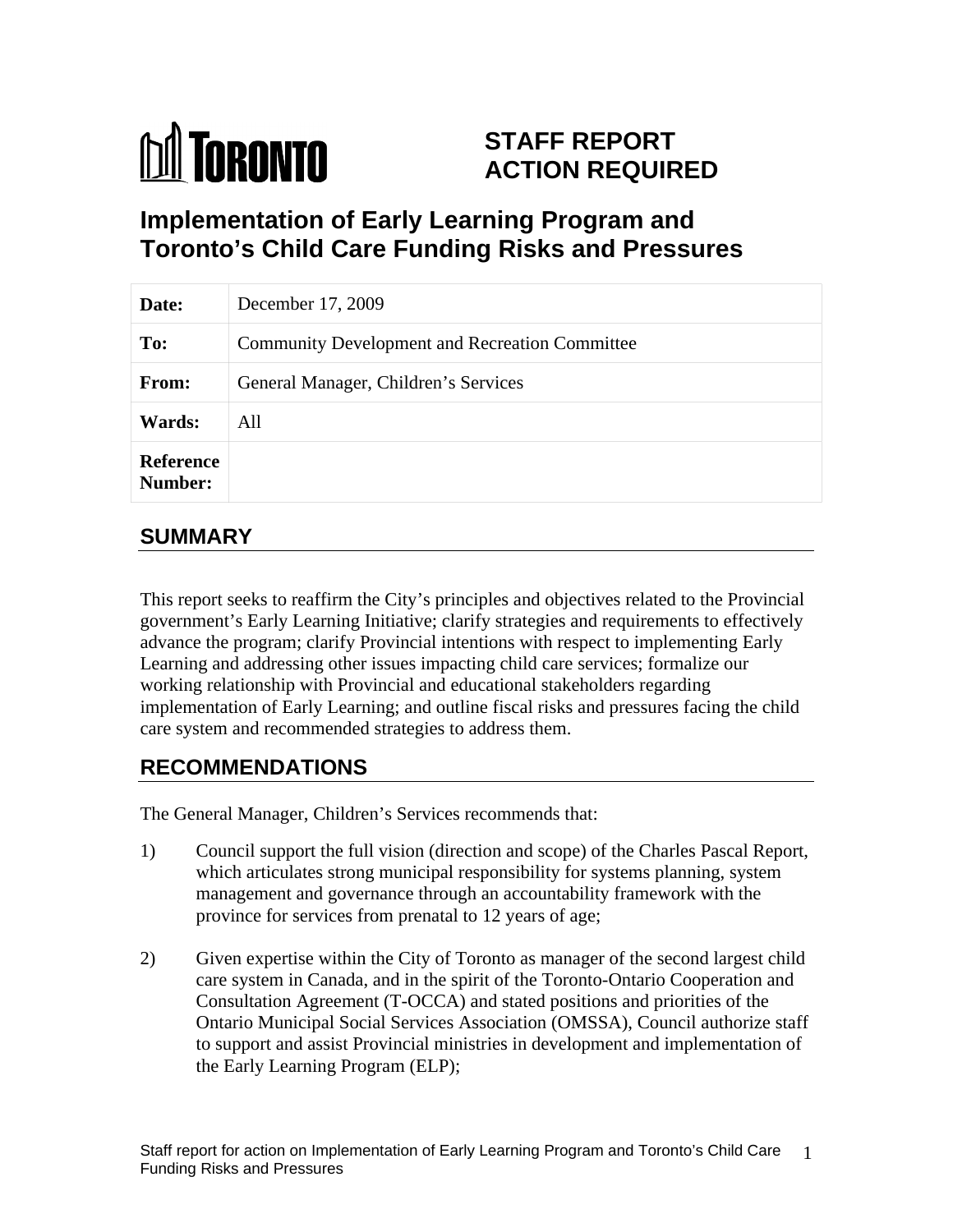- 3) Notwithstanding a phased in implementation, Council request that the Province of Ontario confirm by February 2010 its intent to move forward with the full vision for the ELP, and reaffirm the role of municipalities in service system management; the contract of the contract of the contract of the contract of the contract of the contract of the contract of the contract of the contract of the contract of the contract of the contract of the contract of th
- 4) Council reaffirm the importance of families having centralized access to subsidies and encourage the Province to recognize the City as the one centralized subsidy administrator for families accessing children's services in Toronto;
- 5) Council request that the Province of Ontario provide all necessary tools to support the transition to an ELP and ensure that the child care system remains stable and sustainable. These tools and processes should include, but are not limited to:
	- (i) detailed implementation plans and processes
	- (ii) a supportive implementation framework that includes:
		- simplified and more flexible funding formulas that enable base funding of programs affected by implementation of ELP
		- necessary regulation changes and
		- clarified roles and responsibilities
	- (iii) transitional funding for capital and operating expenses in the 2010 Provincial Budget
	- (iv) inclusion of planning and associated resources for Ontario Early Years Centres (OEYCs) under the municipal system management formula with a view to integrating services into a single system
	- (v) creation of an inter-ministerial policy and implementation table to address the full range of implementation issues;
- 6) Council direct City staff, in consultation with community partners, to develop criteria for supporting child care programs impacted by the introduction of ELP; such criteria to be based on Service Planning principles, program quality and cost effectiveness;
- 7) Council direct staff to put in place a joint process with the Boards of Education to address implementation and operational issues;
- 8) Council request that the Province of Ontario ensure that the provincial funding formula provides sufficient funding to maintain existing service levels of 24,000 child care subsidies; and recognize cost of living and other legitimate increases in operating costs;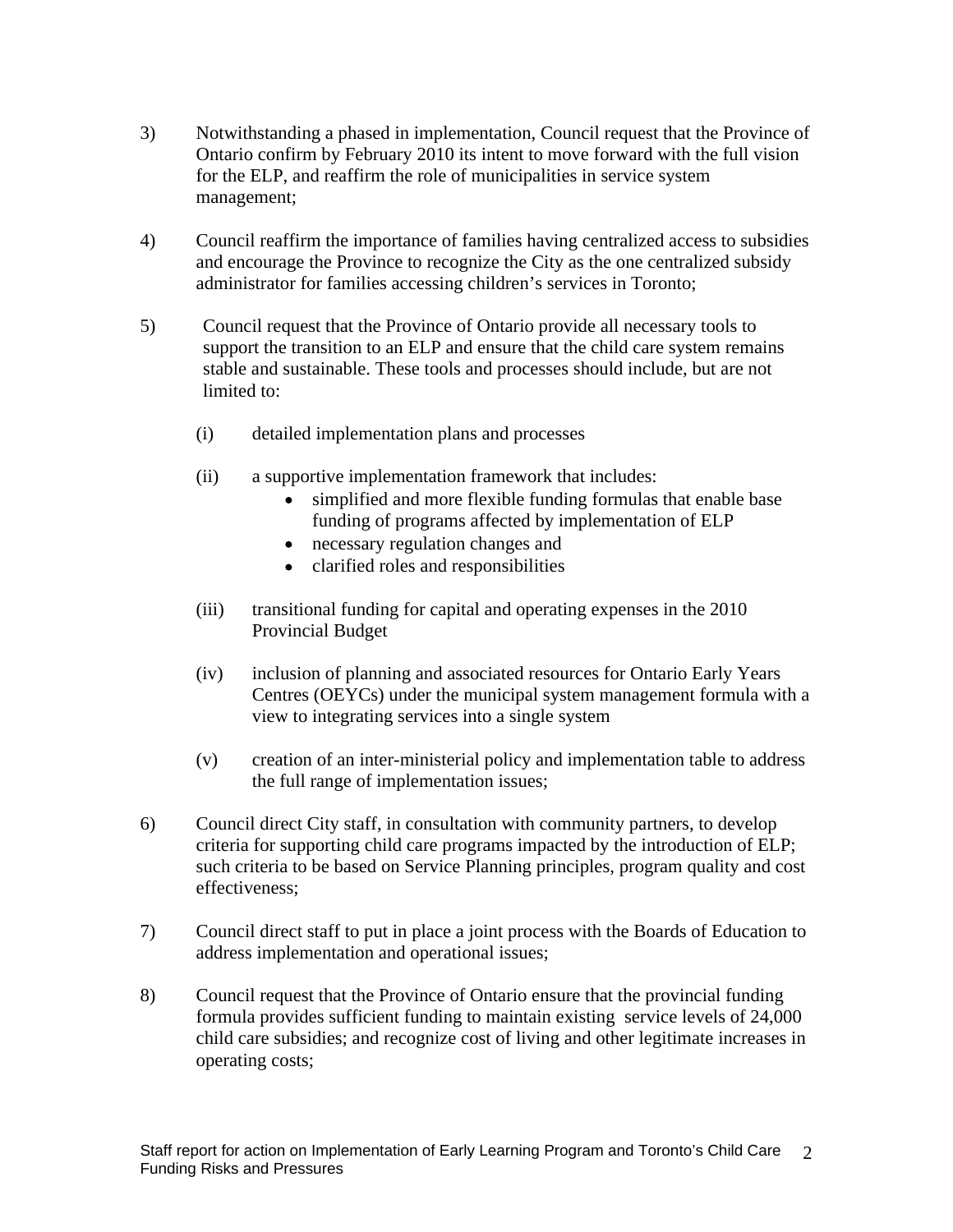- 9) In the event that the Province does not confirm the vision and municipal role for ELP by the end of February 2010, transitional funding for early learning, and a strategy to address the end of Best Start funding by the time of the Provincial budget in 2010, Council direct City staff to develop contingency plans for gradual child care service level reduction of 2,000 subsidies by 2011 and 3,000 by 2012, such plans to be based on client attrition and respect the principles of the Service Plan, such as age and geographic equity;
- 10) Council request the General Manager, Children's Services to report back mid year on implementation of ELP and strategies for addressing fiscal challenges; and
- 11) Council request that the Government of Canada recognize the national importance of sustainable child care and restore the National Child Care Plan.

# **FINANCIAL IMPACT**

The recommendations will have no financial impact beyond what has already been approved in the current year's budget.

However, should the Province fail to provide additional resources to maintain the existing Council approved service level of 24,000 child care fee subsidies, and transitional funding related to implementation of ELP for capital and operating expenses in 2011, there will need to be gradual service level reductions beginning in July 2010 for a 2,000 space reduction by January 2011, followed by a further 3,000 by January 1, 2012 for a total of 5,000 spaces or 21%.

. The Deputy City Manager and Chief Financial Officer has reviewed this report and agrees with the financial impact information.

# **DECISION HISTORY**

Council at its meeting of November 23, 24 and 25, 1999 approved the Toronto Vision for Children/City's Strategy for Children.<http://www.toronto.ca/children/pdf/strategy.pdf>

City Council at its meeting of July 19, 20, 21 and 26, 2005 approved Best Generation Yet-Toronto Vision for Children. <http://www.toronto.ca/children/pdf/bestgenerationyet.pdf>

Board of Health, Health of Toronto's Young Children, Volumes 1, and 2 February 13, 2006. These two reports focus on the health of Toronto's children from birth to age 6.

http:/[/www.toronto.ca/legdocs/2006/agendas/committees/hl/hl060227/it001.pdf](http://www.toronto.ca/legdocs/2006/agendas/committees/hl/hl060227/it001.pdf)

Council, at its meeting of April 25, 26 and 27, 2006 received for information a report on Integration of Children's Service Plans. <http://www.toronto.ca/legdocs/2006/agendas/council/cc060425/cofa.pdf> Clause 12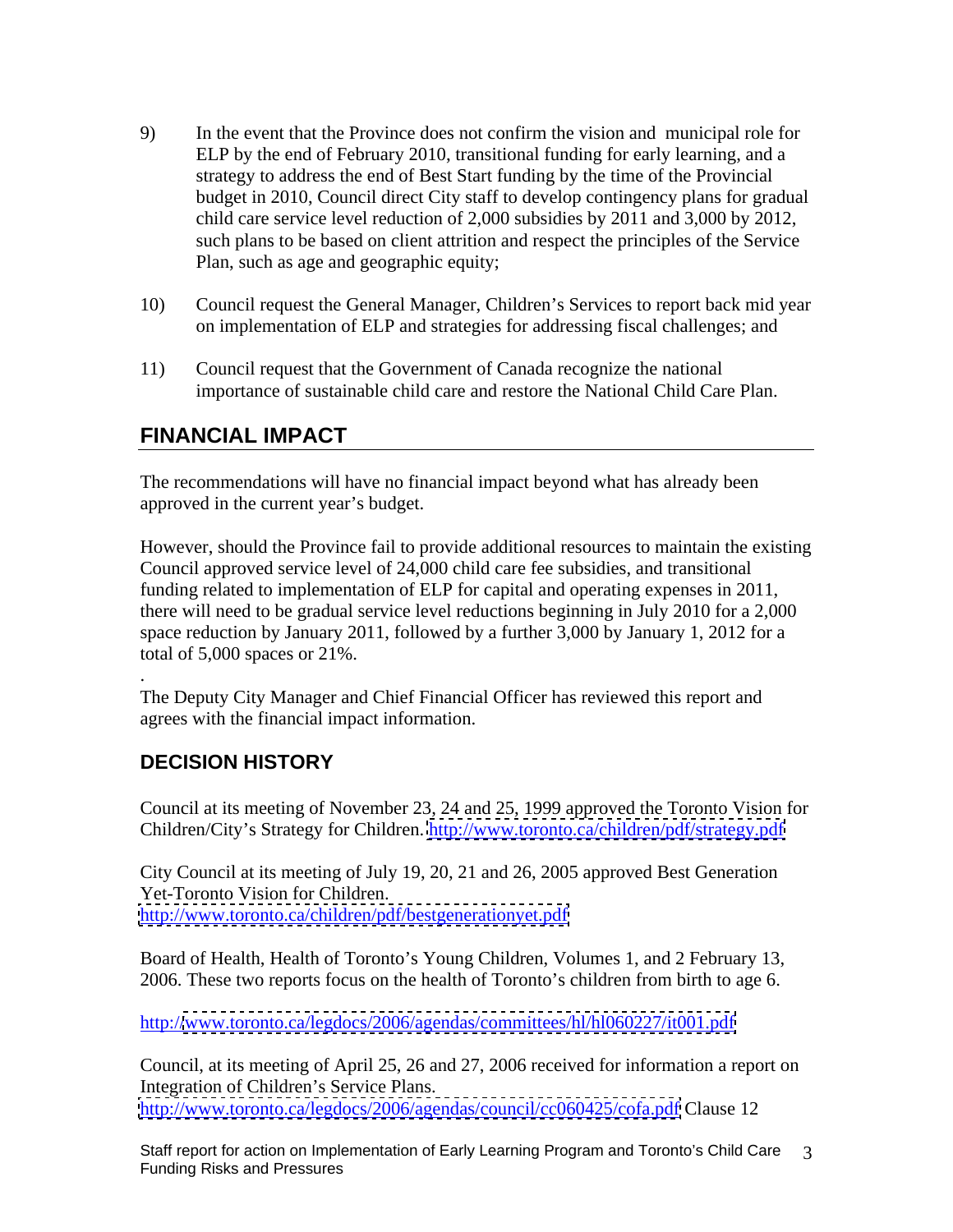Board of Health, Health of Toronto's Young Children, Volume 3, October 29, 2007. This third report describes the City's population of young children, selected aspects of their health, and the ways in which their families and their neighbourhoods contribute, positively or negatively to their health.

<http://www.toronto.ca/legdocs/mmis/2007/hl/bgrd/backgroundfile-8043.pdf>

Council at its meeting of July 16, 17, 18 and 19, 2007 approved Best Start Update to the Child Care Service Plan. [http://www.toronto.ca/children/pdf/bs\\_update\\_ccsplan\\_2007\\_inctest.pdf](http://www.toronto.ca/children/pdf/bs_update_ccsplan_2007_inctest.pdf)

Council at its meeting of July 15, 16 and 17, 2008 endorsed principles from the Full-day Learning Forum co-sponsored by the Children's Services Advisory Committee and Toronto Best Start Network.

[http://www.toronto.ca/children/pdf/fullday\\_learning.pdf](http://www.toronto.ca/children/pdf/fullday_learning.pdf)

Council at its meeting of December 1, 2 and 3, 2008 adopted draft principles for the 2010-2014 Child Care Service Plan. [http://www.toronto.ca/children/pdf/serviceplan\\_2010-2014.pdf](http://www.toronto.ca/children/pdf/serviceplan_2010-2014.pdf)

Council at its meeting of August 5 and 6, 2009 adopted a Middle Childhood Strategy Framework. <http://www.toronto.ca/legdocs/mmis/2009/cd/bgrd/backgroundfile-21743.pdf>

Board of Health, 2009 Update on Public Health Programs Funded by the Ministry of Children and Youth Services. This report focuses on funding levels for four Ontario Best Start programs delivered by Toronto Public Health. <http://www.toronto.ca/legdocs/mmis/2009/hl/bgrd/backgroundfile-21897.pdf>

All of these documents emphasized the importance of integrated children's services and early learning, to provide a better service system for families and children, and provide better outcomes for children.

# **ISSUE BACKGROUND**

There are two issues addressed in this report. The first is the beginning of the provincial implementation of the Charles Pascal report, With Our Best Future in Mind: Implementing early learning in Ontario. The Province has endorsed the report and announced gradual implementation, starting with full day kindergarten for four-and five year-olds with an extended day in September 2010. This will bring about many changes to the child care system. We do not know enough at this time about the Provincial implementation plans including transitional funding to fully assess these changes and their impacts.

The second is the precarious financial situation of child care funding for Toronto Children's Services as a result of the loss of Best Start funding, and the annualized pressure created by the actual cost of delivering services. The intersection of the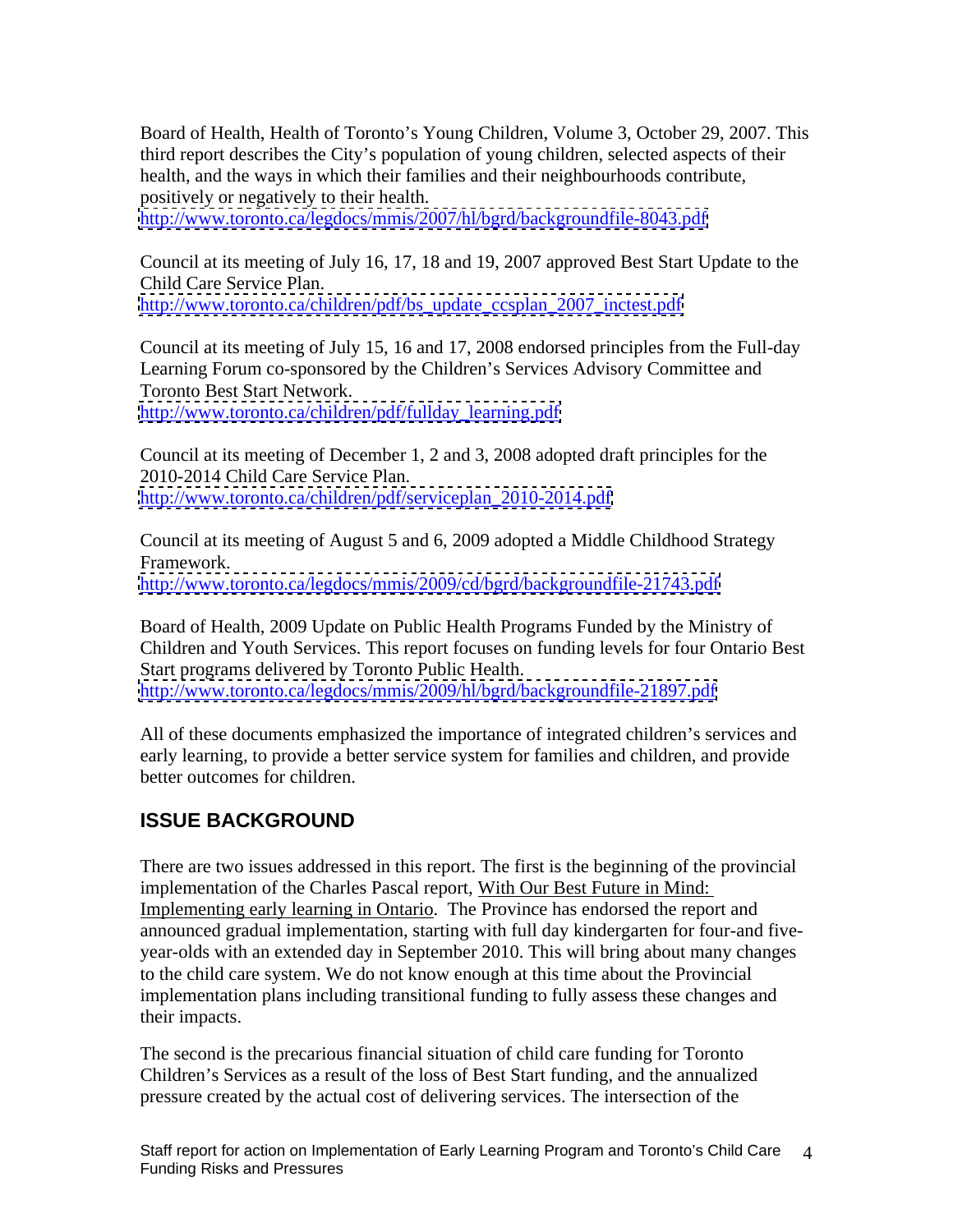implementation of ELP and the funding crisis for child care at this juncture is very important. The City needs to receive clarification from the Province about ELP details and confirmation of the funding that it can expect to receive.

### Implementation of the Early Learning Program (full day kindergarten)

In June 2009 Dr. Charles Pascal, the Premier-appointed early Learning Adviser (ELA) tabled a report commissioned by the Province of Ontario on the design of a new Early Years Service System intended for children from age prenatal to 12 years.

Dr. Pascal's report recommends that municipal authorities take the lead in developing Early Years Service Plans, which address the integration of services for children prenatal to12 years old. Municipal authorities – directly operated by local or regional governments, school boards, postsecondary institutions or non-profit agencies – would provide an integrated network of Best Start Child and Family Centres (preferably located in schools) providing families with flexible, part-time/full day /full year early learning and care options for children up to age 4; prenatal and postnatal information and supports; and family and support programming. Highlights and recommendations from Dr. Pascal's report can be found in Attachment A of this report.

### Provincial Action:

On October 26, 2010 the Premier of Ontario announced the government's response to the Pascal report. Ontario will start phasing in only the full-day learning for four-and five year-olds beginning in September 2010 and reaching full maturity by 2016. There was no formal commitment to implement the full vision of an integrated early learning system for prenatal to 12 years. An Early Years Division in the Ministry of Education has been established to expedite implementation. The highlights of the announcement included:

- Up to 35,000 kindergarten students across Ontario will be enrolled in full-day learning in September 2010 – this translates to 6,500-7,000 spaces for Toronto
- The goal is to have the program for four-and five-year-olds fully implemented in all schools by 2015-2016
- The model includes blended staffing, with a teacher and an early childhood educator (ECE) working in partnership with an average of 26 children per classroom, providing more overall attention over a full day than children receive now over half a day.
- The program will include fee for service funded extended day portion where sufficient demand exists – defined as when fifteen families or more request it.
- The extended day program, operated by the school boards, will offer before and after school programming for a reasonable fee, with subsidies available for families that need help with the cost of the program.
- The Province will collaborate with school boards and municipalities to develop and implement full day learning for four-and five-year-olds.

Staff report for action on Implementation of Early Learning Program and Toronto's Child Care Funding Risks and Pressures 5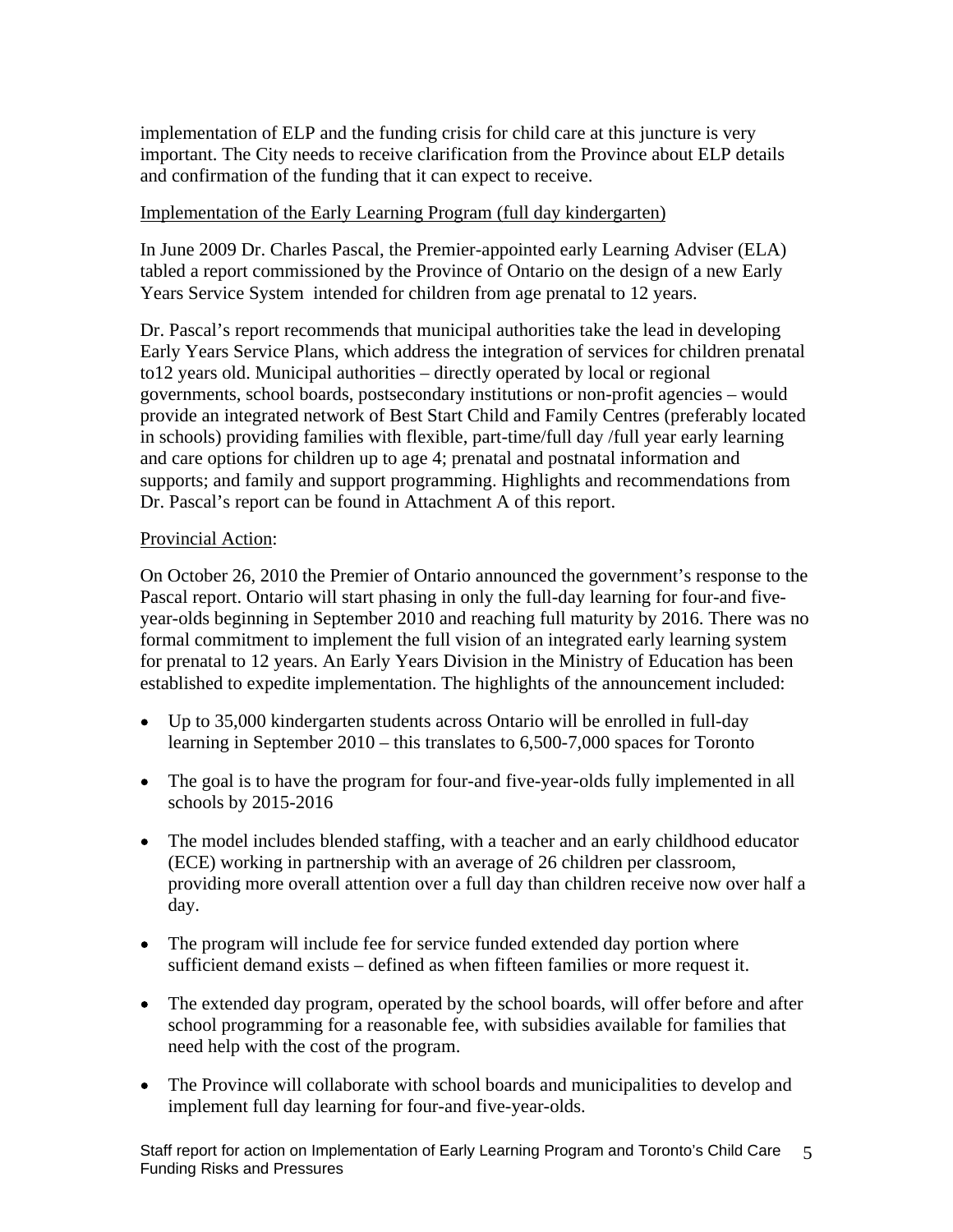The Premier's announcement did not specifically endorse Dr. Pascal's recommendations nor did it address how the pressures placed on the child care system as a result of this transition would be addressed.

This report is the City's response to Dr. Pascal's report and the Premier's announcement. Council has previously endorsed the principles from a Full-Day Learning Forum co sponsored by the Children's Services Advisory Committee and the Toronto Best Start Network. See Attachment B.

# **COMMENTS**

### The City of Toronto Perspective:

The City supports the overall vision and direction of Dr. Pascal's report, With Our Best Future in Mind: Implementing Early Learning in Ontario*,* and the strong municipal governance and management role. The report is consistent with the City's policy as referenced in Best Generation Yet, Middle Childhood Strategy Framework, Toronto First Duty, the Child Care Service Plan and Ontario's Poverty Reduction Strategy. The Report builds on the success of the Best Start Plan and Toronto Vision for Children by proposing a comprehensive, continuous and integrated system for children from birth to 12 years and their families. The report is also consistent with recommendations from Provincial- Municipal Fiscal and Service Delivery Review (PMFSDR) which speaks to shared accountability and integrated human services. City staff identified previously the potential for stabilizing the child care system and developing an integrated system of services if the principles previously identified through First Duty projects and endorsed by Dr. Pascal were fully implemented.

## Early Learning Program

City staff has participated in preliminary meetings with the two provincial ministries and with the boards of education. Specifically, City staff met with the Deputy Ministers and Assistant Deputy Ministers of Education and Children and Youth Services to highlight the City's position as a leader in service system management and an expert in child care.

Since the announcement, City staff has met with all 4 school boards as they identify their school sites for the early learning program for four- and five-year-olds.

School boards were required to submit to the Ministry of Education plans for the first two years of implementation by November 30, 2009 and the Ministry of Education will be releasing its list in January of schools chosen for implementation in September, 2010 (Phase1).<br>School Selection and Impact

The provincial announcement of the Phase 1 roll-out reflects the provincial funding realities and realization that sufficient space might not be available within all schools to accommodate full day learning. In such cases, capital funding might be required in future years. School boards were asked not to develop the program in the locations where a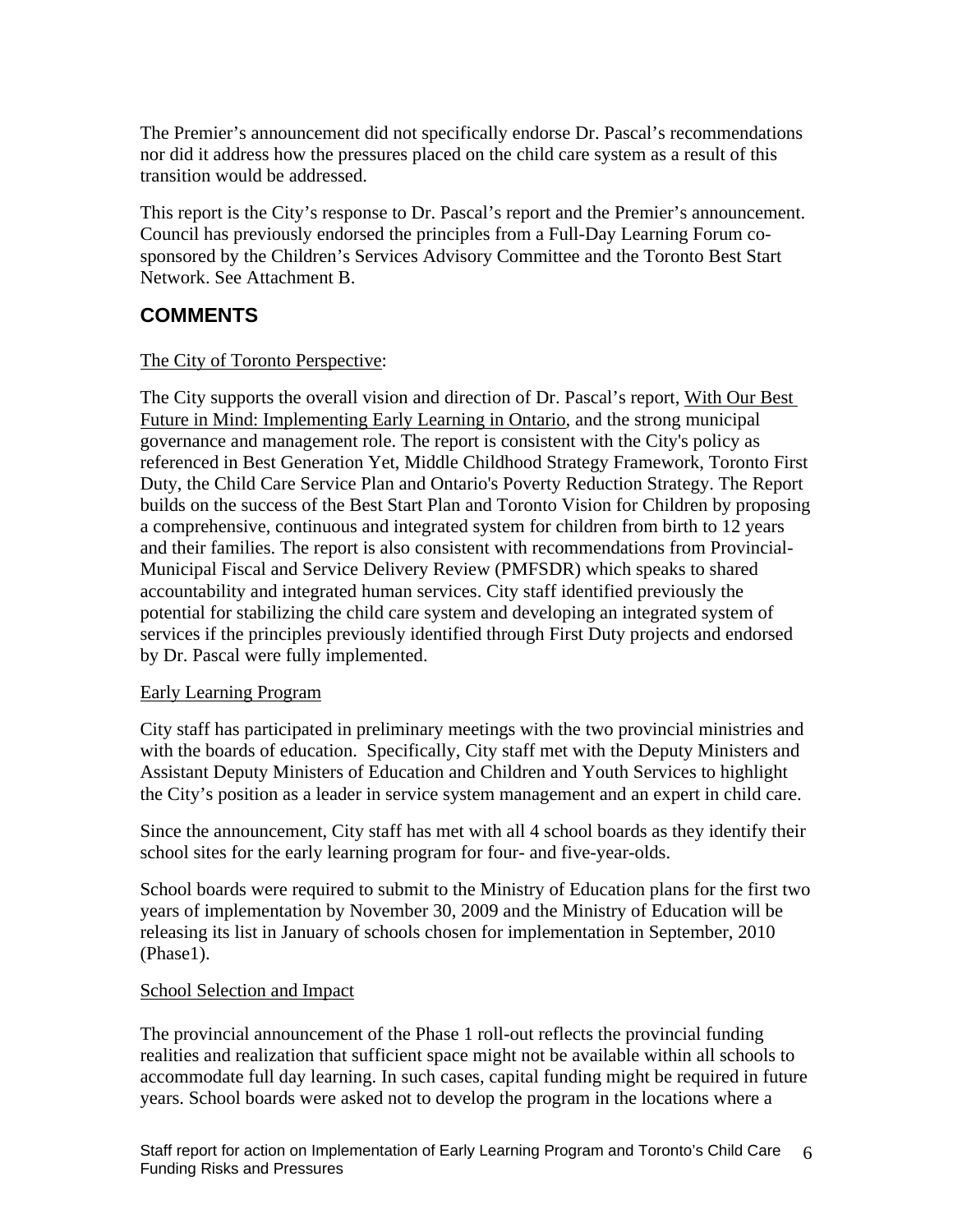child care program currently exists and would be negatively affected.

City staff met with their counterpart in the four school boards and provided them in mid- November with data on all child care centres, including information on neighbourhood level child poverty, equity of access and operating characteristics of individual service providers.

Although several consultations have followed, the Boards were ultimately responsible for generating the lists which were submitted to the Ministry of Education on November 11, 2009. The lists from the TDSB and TCDSB exceed the required number of classrooms for 2010-2011 in order to allow the Ministry to make a final selection and a subsequent announcement in January 2010.

The combined list produced by the TCDSB and TDSB includes a total of 113 schools of which 40 contain child care centres; however of these 21 are school age only child care programs operating in a shared classroom space and should not be affected by the introduction of ELP. The remaining programs are 8 preschool only programs and 11 programs serving both preschool and school age children. Generally, these programs are small in size (usually only one room per school) and their ongoing viability will have to be assessed on individual basis.

Because of the urban nature of Toronto, it is difficult to find any child care program serving preschoolers that will not be affected by the Early Learning Program. In the first phase of implementation, there are 359 child care programs located within a one kilometre radius of the selected schools. These programs have operating capacity of 21,733 licensed spaces, including 12,362 spaces for preschool age children; approximately two thirds of these children are of kindergarten age.

At this point little consideration has been given by the provincial ministries to the effect of the full day learning on community based providers. There are, however, expectations that the extended year portion of the program (i.e. service days outside of the 188 instructional days) will be provided by these providers. This is inconsistent with the vision put forward by Dr. Pascal whereby these programs were to be operated by the Boards of Education.

#### Implementation Concerns:

The role of the municipality as a system manager with clear leadership and accountability lines is unclear. As the experts in the field of child care and as a municipal leader, Toronto is eager to work with the Province and Boards of Education to address barriers to the successful implementation of the ELP.

The Ministry of Education has determined that the early learning program be offered during regular instructional school days. This means 188 days which does not include PD days, holidays or summer. Dr. Pascal's report recommended the full program (extended and early learning program) be available every day for 50 weeks. The extended program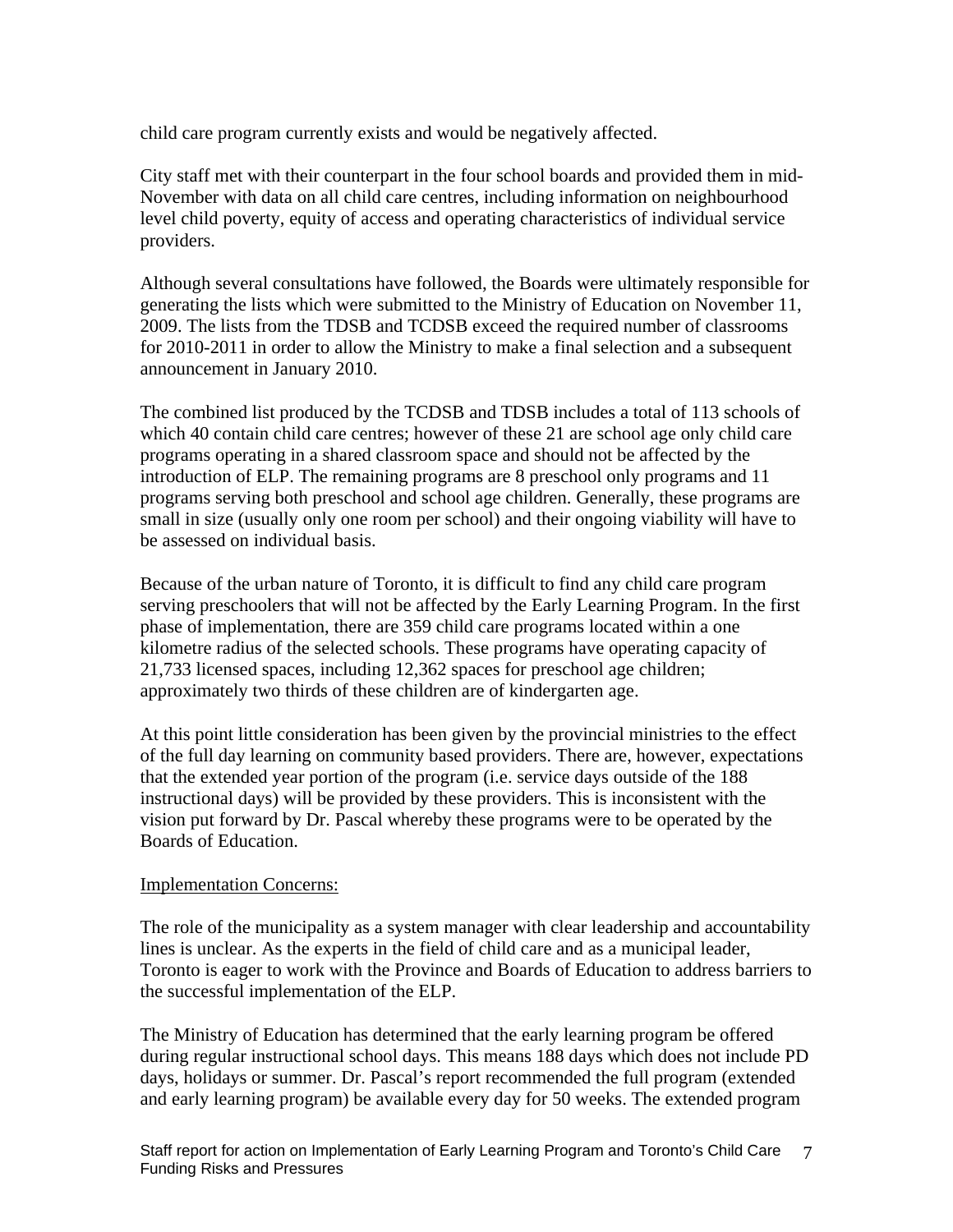that is to be available to parents and accompanies the early learning program is to be delivered and operated by school boards. Since the announcement, some boards have indicated that they will not be prepared in time for the September implementation date. They have asked for allowances to contract out this service for the first year. A decision will be forthcoming early in 2010. The contracting out of the extended day has a number of implications for both child care and the early learning program. A wrap around extended day is contrary to the intent of early learning being seamless, to the continuity of professionals and to enhancing service and learning for children.

Very little information is also available on implementation beyond the initial announcement by the Premier, although meetings with provincial staff from the Ministries of Education and Children and Youth Services, as well as the local school boards are ongoing. The importance of extended year coverage and the role child care provides in supporting children and working families must be recognized.

It is likely that implementation in 2010 and 2011 will focus on meeting the provincially set targets on the number of children and classrooms to be included in the roll-out.

There are questions about the availability of subsidies and concerns related to the possible creation of several subsidy systems. Complex navigation for parents between the two systems must be avoided. Unless a single subsidy manager is approved, by way of example, a family with an infant and a 4 year old would have to be eligible and assessed for fee assistance by both the City and the school board. With 4 school boards in the City there could potentially be 4 school subsidy administrators and the City providing fee subsidies for the child care sector. Integration is critical to the success of providing client focused and streamlined services to families.

While there are numerous technical issues related to a centralized process that must be addressed, such as allocation and management of subsidy envelopes, the City has the expertise in managing such systems and on ensuring that there continues to be equitable access to subsidies.

There are also structural issues to be addressed, including those related to labour contracts. The Ministry of Education is proposing an ECE wage of \$19.48/hour. While recognizing that this may work in smaller communities, it is almost \$2.00 below the average for community based, non-profit child care programs in Toronto. This will make it difficult to recruit and retain staff and to develop the extended day/year program components. A different approach to compensation must be taken in Toronto and possibly in other urban centres. City staff can work together with the Ministry to address and resolve these issues at a local level. Toronto has offered several of its municipally operated school-based programs for

inclusion in the first phase of the ELP roll out. However, this offer was conditional upon maintenance of the service throughout the full year and operation of the programs by the TDSB. It is unlikely that this transfer of programs will actually proceed in 2010 because the Board may only operate extended day programs on the 188 days that the school is open for instructional purposes.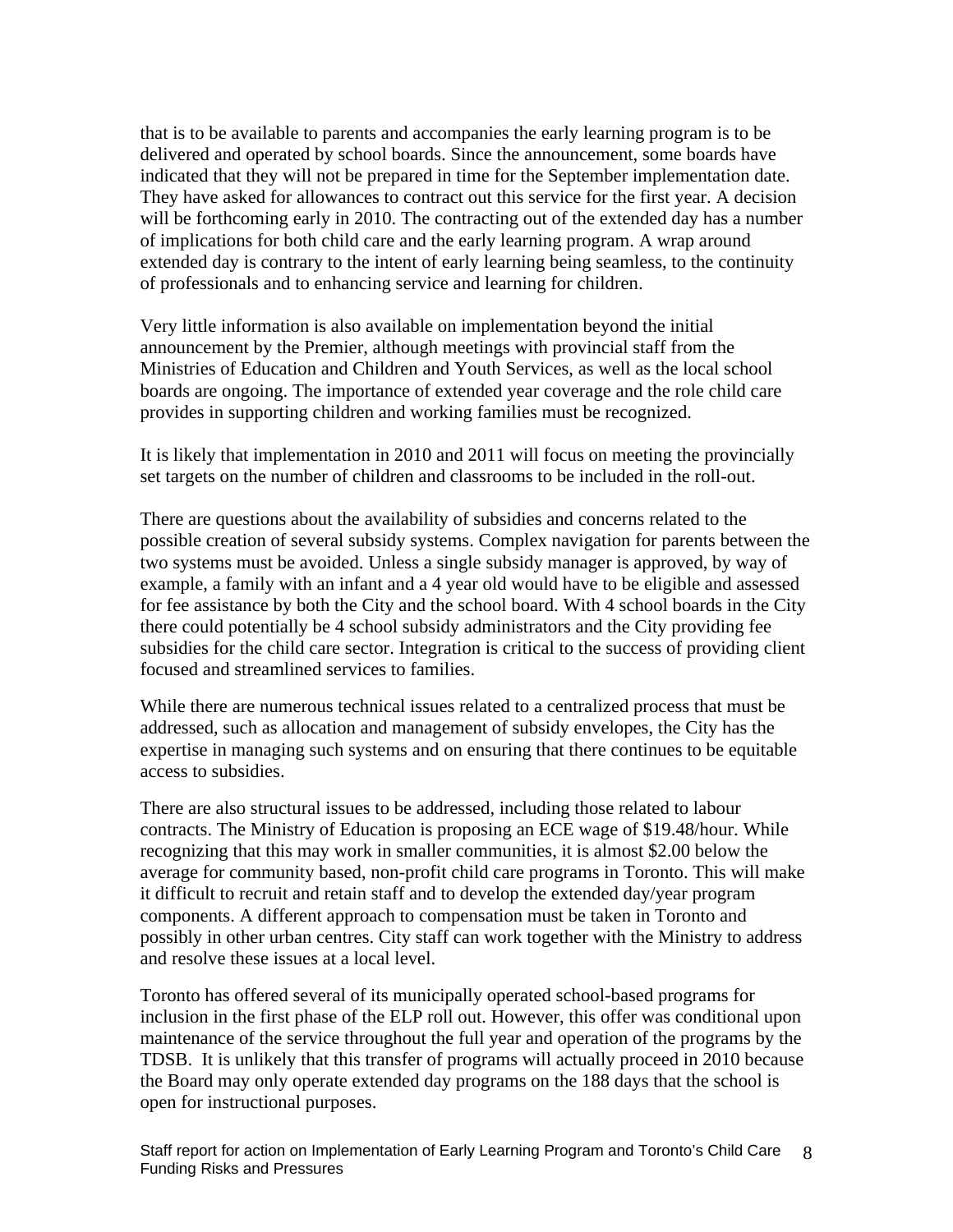If not properly implemented, full day learning will destabilize and fragment a fragile system while reducing the City's ability to manage it. The City role in the planning of the ELP is crucial.

Transition resources must be available to facilitate integration. Within the City, staff must identify capital funding required to renovate child care programs capable of converting to serving younger age groups. In addition, a flexible funding model is needed that allows the City to address and support centres impacted by loss of kindergarten children due to the phased-in implementation. Often fees from school-age children cross subsidize younger age groups. Moving older children out could significantly increase the cost of care for the younger children, making child care unaffordable for many families.

Adequate and additional fee subsidies will be needed to address the increased need related to the extended day component of the full day early learning program. This program is likely to generate higher labour force participation by parents, and therefore, more demand for child care subsidy as parents re-enter the workforce earlier. In addition, the existing demand for child care fee subsidy continues with approximately 16,000 families currently on the waiting list.

Service planning, system management and administration will also require additional resources during the transition stage. Planning and associated resources associated with Ontario Early Years Centres should be transferred to the municipality to facilitate integration into one system of services for children and families, while improving efficiency of the existing processes.

A close working relationship with the Province and Boards of Education will be paramount.

#### City Strategy in Preparation for ELP

An Integrated Children's Services Management Committee has been established to provide strategic leadership to the implementation of the Early Years Service System. The members include the Medical Officer of Health, General Managers from Children's Services and Parks Recreation and Forestry, and it is chaired by the Deputy City Manager. This committee will be developing at an integrated inter-divisional approach to implementing the full scope of the Early Learning vision which includes many public health programs, e.g. Healthy Babies Healthy Children, Pre-school Speech and Language, Blind / Low Vision etc. and other prenatal and post natal information and supports as well as services for the 6-12 age group.

#### Child Care Funding Pressures

Best Start is a ten-year plan to strengthen healthy development through provision of early learning and child care services for children and families. Provincial Best Start funding originated in 2005 as a result of the Federal government's National Child Care Plan. The City of Toronto deposited the Best Start funds into a specially created Child Care Expansion Reserve Fund (CCRE) in 2005. The CCRE was used to fund some capital projects and cover base funding deficits.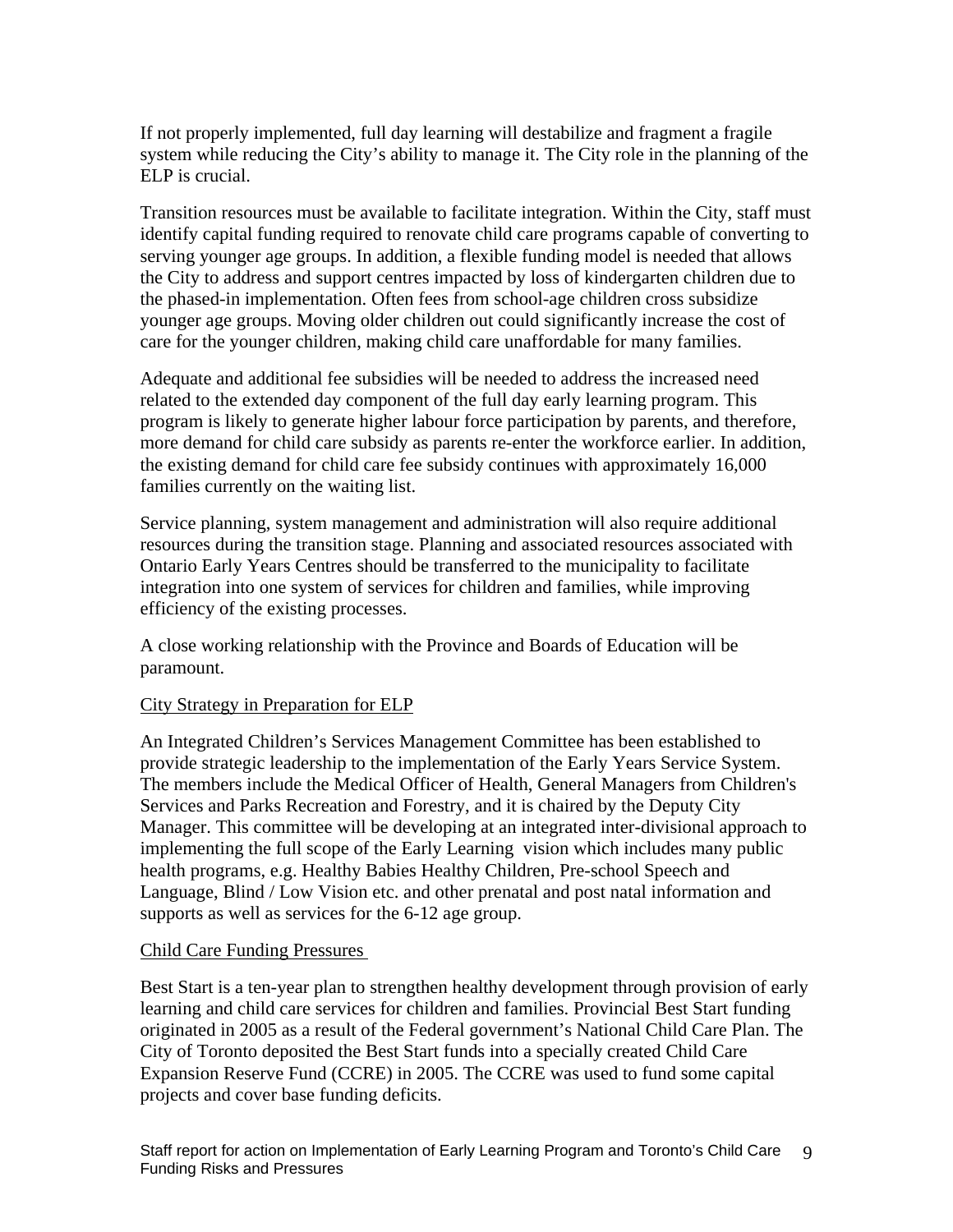The change of Federal governments in January 2006 resulted in notice of termination of the 2005 Early Learning and Child Care agreements effective March 31, 2007. The Provincial government paid out the final year in 4 installments over the 4 years that ends March 31, 2010. Best Start funding is 100 per cent funded by the Provincial government via flow-through of Federal funds, with no City contribution. Other child care is funded with the Provincial government on an 80/20 split, with the Province paying 80% and the City paying 20%. Children's Services is facing funding pressures related to both reduction of Provincial Best Start funding and an increasing gap between fixed base funding and legitimate increase in service delivery costs.

Provincial funding for Best Start has been cut by \$15.4 million on an annual basis, although the 2010 reduction will be \$9.2 million from the budgeted 2009 level. In June 2009, the province announced a one- time funding relief of approximately \$4.4 million, to enable programs to operate until the end of June 2010. These funds were a transition measure intended to stabilize the system prior to implementation of the early learning program. The system impact is that they will delay by a few months only the draw on the CCRE in 2010, but there is no long term impact since these funds represent one time

funding.<br>For several years, there has been a gap between funding provided through legislated provincial and municipal share and the Council mandated service levels for various child care services. Council direction includes the provision of 24,000 subsidies and payment of actual cost of services delivered by community based providers. Actual cost of service represents a cumulative annual pressure of approximately \$8 million. Currently fixed provincial funding levels do not support all legitimate operating cost increases, making it impossible to maintain service levels approved by Council without funding from the CCRE. The Provincial contribution is capped and the system must absorb the inflationary increases while maintaining service levels.

In 2009, the operating budget provided for a \$12.6 million draw from the CCRE. In 2010, the projected draw on the CCRE will be approximately \$21.7 million; leaving approximately \$17.0 million left at the end of 2010.

Reduction of Best Start funding, coupled with the annualized pressure created by the actual cost of delivering is the basis for the current funding crisis.

2010 will be the last year in which Council mandated service levels can be maintained. This will be accomplished through injection of \$22 million from the CCRE, leaving approximately \$17 million for use in 2011 and later. The overall gap is estimated to grow to approximately \$38 million in 2011, resulting in \$20 million shortfall of revenue from all sources and a corresponding service level reduction of approximately 2,000 child care subsidies by 2011.<br>Planning for Service Reductions

To minimize service reductions, Children's Services is examining a number of cost reductions as part of the 2010 Operating Budget process. Despite this, without implementing a provincial funding formula that provides sufficient funding to maintain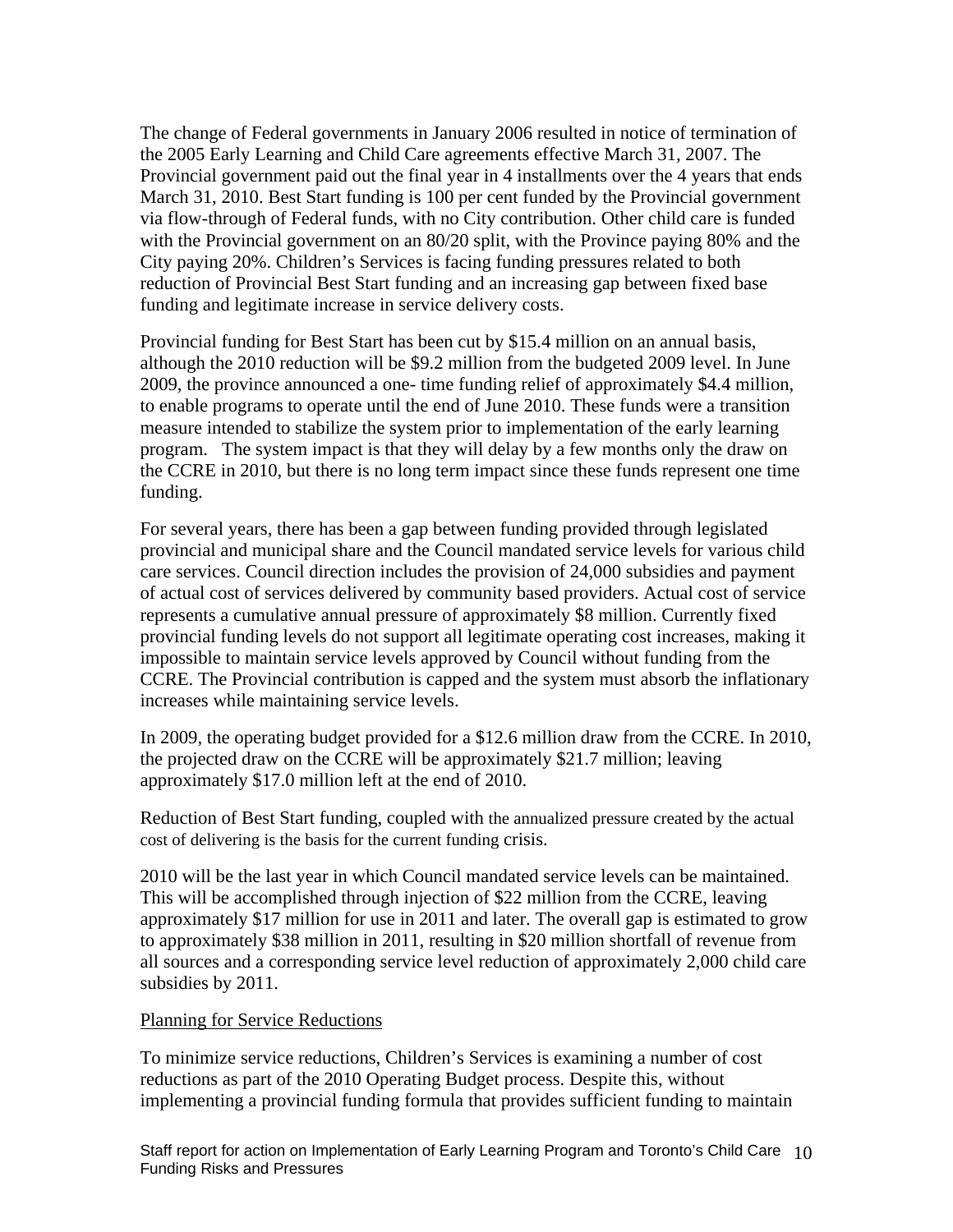existing service levels by recognizing cost of living and other legitimate increases in operating costs, a 2,000 spaces reduction effective January 1, 2011 and a further reduction 3,000 on January 1, 2012, for a total of 5,000 spaces will be required.

Service reductions are best accomplished through natural attrition of clients rather than actual termination of service to clients actually in care. Based on historical patterns, the service reductions should start no later September 2010 in order to achieve the January 2011 target. Also, based on historical patterns and existing Service Planning principles, this approach would be limited to over-served wards and age groups while placements would continue for infants and toddlers in most areas.

If the service level was reduced to 22,000 subsidies, all but 9 wards would lose subsidies and 2 wards (23 and 26) would continue to be eligible for substantial increase in subsidies to achieve equity.

Should the Province not address these fiscal pressures in its spring 2010 budget, staff will report back on how to manage service reduction and mitigation measures.

Children's Services is analyzing the impact of full day learning on the child care system as new information becomes available. An internal steering committee is addressing operational issues in relation to implementation of the first phase as well as the full vision. Children's Services will be working with its community partners to further discuss and plan for the implementation over the next 6 years.

As part of the Child Care Service 2010-2014 Plan development, there will be strategies to deal with the impact of ELP in terms of dealing with system de-stabilization and possibly changing age group priorities. It will reinforce Service Plan principles of age and geographical equity and restrictions on the growth of the commercial sector – see Attachment C for the draft principles approved by Council.

# **CONTACT**

Petr Varmuza **Karen Gray** Director, Operational Effectiveness District Director Children's Services Children's Services Tel: 416-392-8284 Tel: 416-397-1465 Fax: 416-392-4516 Fax: 416-397-4518 pvarmuza@toronto.ca expansion and contact the gray@toronto.ca gray@toronto.ca

 $\overline{\phantom{a}}$  , we can assume that the contract of  $\overline{\phantom{a}}$  , we can assume that the contract of  $\overline{\phantom{a}}$ 

# **SIGNATURE**

Elaine Baxter-Trahair General Manager, Children's Services Division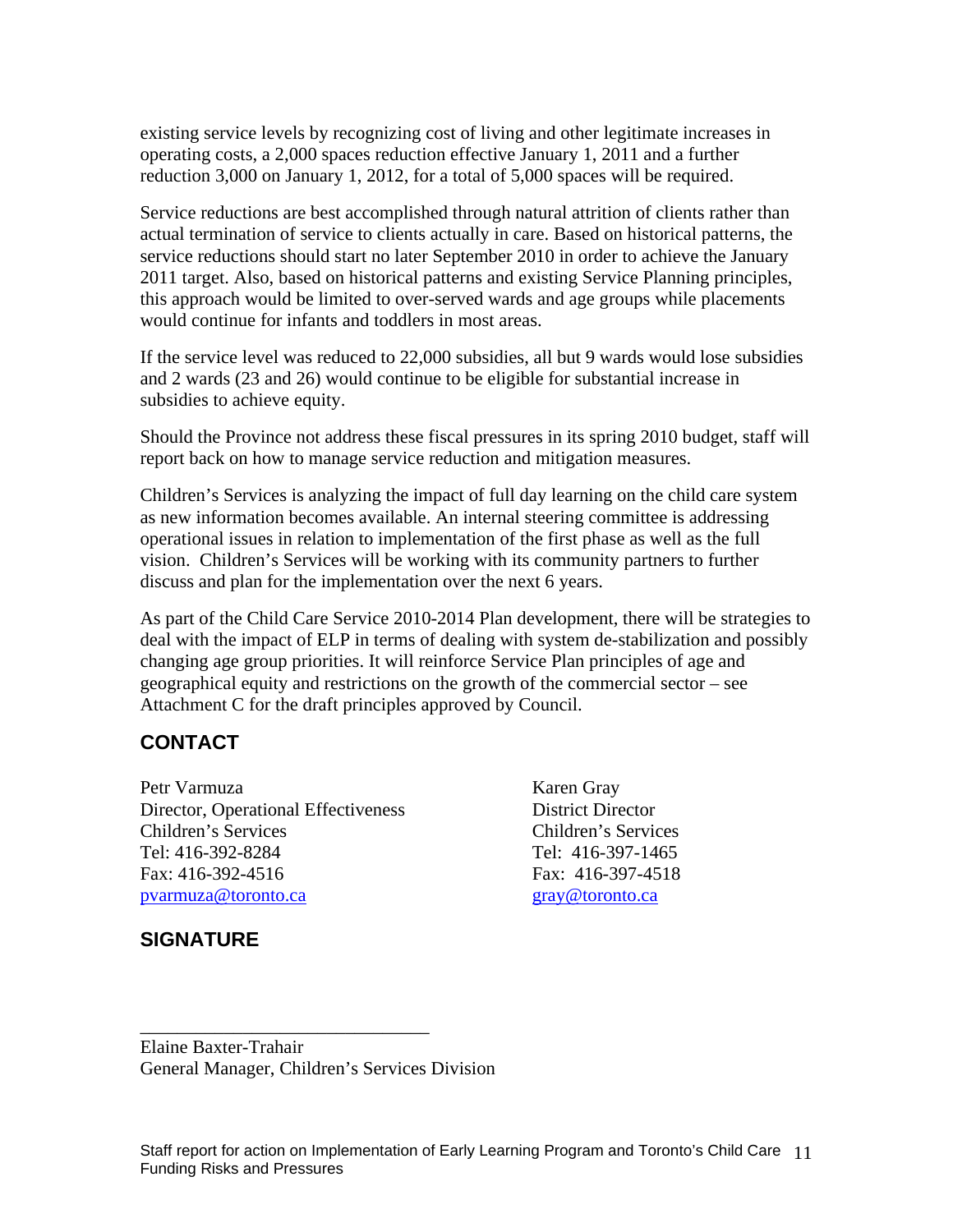# **ATTACHMENTS**

Appendix A - Highlights and Recommendations from Charles Pascal report, *With Our Best Future in Mind: Implementing Early Learning in Ontario*, June, 2009

Appendix B - Principles from the Full-Day Learning Forum co-sponsored with the Children's Services Advisory Committee and Toronto Best Start Network, approved by Council July /08

Appendix C - Draft Service Plan Principles for the 2010-2014 Child Care Service Plan approved by Council Dec/08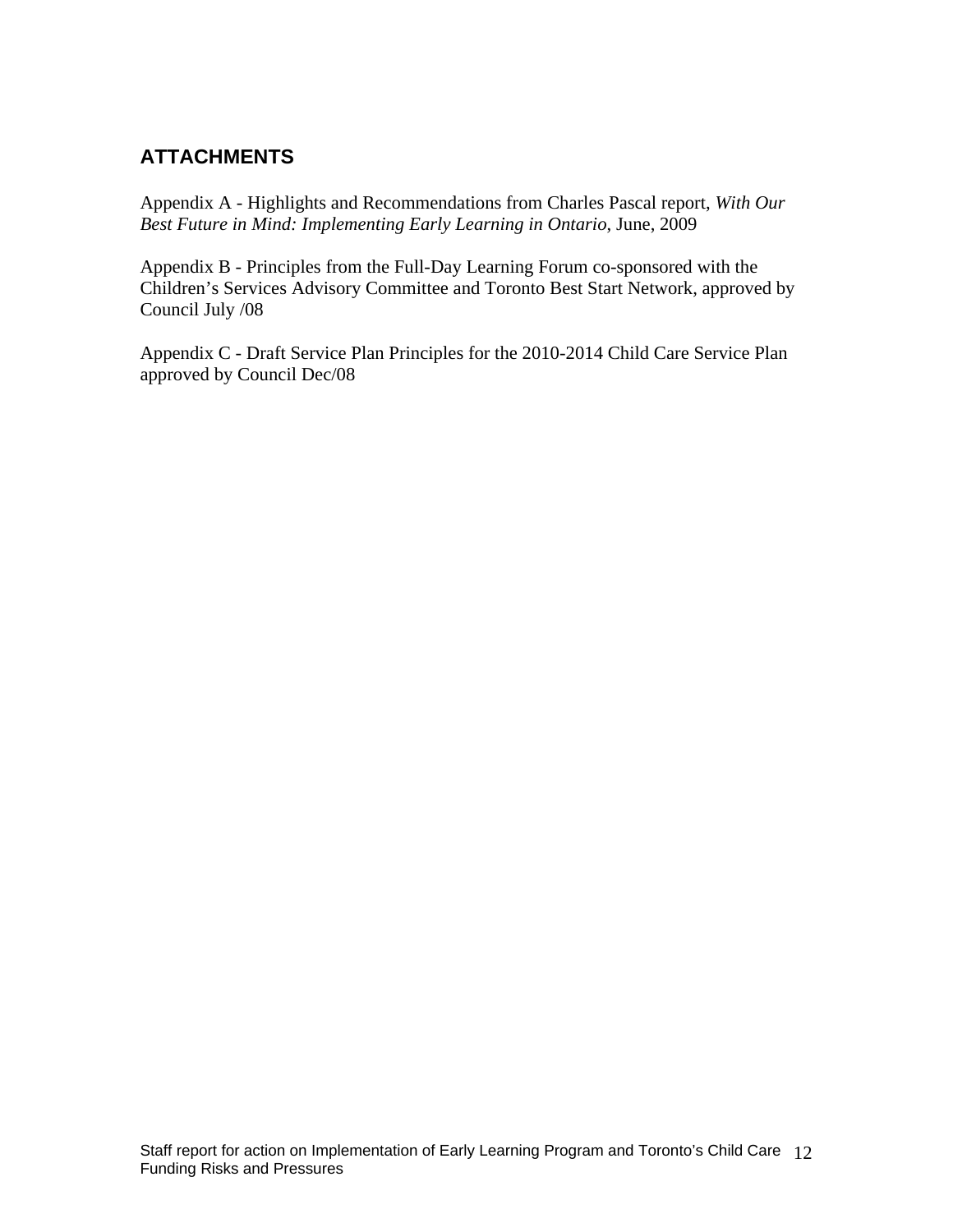## Appendix A

Recommendations from Charles Pascal report, With Our Best Future in Mind: Implementing Early Learning in Ontario, June, 2009

- 1) The Province should create a continuum of early learning, child care, and family supports for children from the prenatal period through to adolescence, under the leadership of the Minister of Education.
- 2) The Ministry of Education should establish an Early Years Division to develop and implement an Early Years Policy Framework that will create a continuity of early learning experiences for children from 0 to 8 years of age.
- 3) The Early Years Policy Framework should mandate school boards to offer:
	- a two-year, full-day Early Learning Program prior to Grade 1, available to all children who turn 4 by December 31. Children's participation would be by parental choice, with parents having the option of a half, full (school hours), or a fee-based extended day of programming;
	- $\bullet$ at the request of 15 or more families in a school, a fee-based Extended Day Primary program, offering developmentally enriched programming for children from 6 to 8 years old;
	- at the request of 15 or more families in a school, fee-based after-school  $\bullet$ programming for children from 9 to 12 years old. School boards may deliver the programming directly or enlist the support of municipal parks and recreation services or community agencies; and
	- extended programming that operates 50 weeks a year, including fee-based  $\bullet$ activities during school breaks and summer vacations. Daily hours of operation would be determined by school boards in response to the needs of families in their communities.
- 4) The Early Years Policy Framework should also guide the transformation of programming for Ontario's youngest learners. Municipal authorities, with the necessary resources, should be mandated to plan, develop, support, and monitor an integrated network of Best Start Child and Family Centres providing families with: with:  $\frac{1}{2}$  with:  $\frac{1}{2}$  with:  $\frac{1}{2}$  with:  $\frac{1}{2}$  with:  $\frac{1}{2}$  with:  $\frac{1}{2}$  with:  $\frac{1}{2}$  with:  $\frac{1}{2}$  with:  $\frac{1}{2}$  with:  $\frac{1}{2}$  with:  $\frac{1}{2}$  with:  $\frac{1}{2}$  with:  $\frac{1}{2}$  with:  $\$ 
	- flexible, part-time/full-day/full-year early learning/care options for children up to age 4;
	- prenatal and postnatal information and supports;
	- $\bullet$ parenting and family support programming, including home visiting, family literacy, and playgroups;
	- nutrition and nutrition counseling;  $\bullet$
	- $\bullet$ early identification and intervention resources; and
	- links to special needs treatment and community resources, including  $\bullet$ libraries, recreation and community centres, health care, family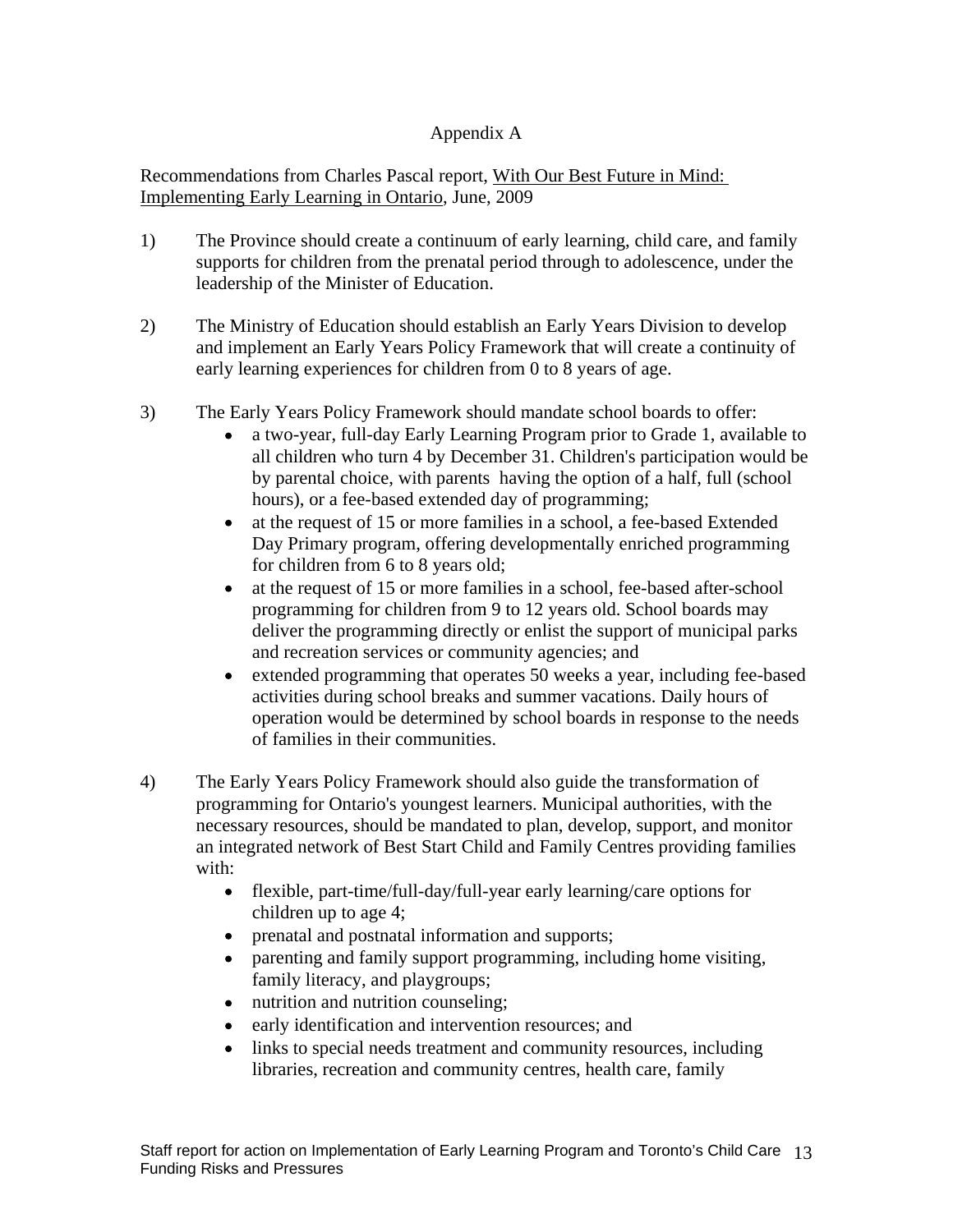counselling, housing, language services, and employment/training services.

- 5) To support the service continuum and support children's transitions to the Early Learning Program, the preferred location for Best Start Child and Family Centres is schools. Non-school locations would be partnered with a school or family of schools.
- 6) Under the systems management of municipal authorities, the direct operation of Best Start Child and Family Centres could be provided by local or regional governments, school boards, postsecondary institutions, or non-profit agencies.
- 7) Non-profit and commercial providers may continue to operate licensed child care in accordance with current program standards. All service expansion would take place through Best Start Child and Family Centres and school boards.
- 8) The expectations set out in the Early Years Policy Framework should be operationalized through local Early Years Service Plans developed by municipal authorities in partnership with school boards and community partners. Outcomes and targets should be developed through provincial-municipal collaboration and funding flowed through municipal authorities and school boards to meet targets.
- 9) The Province should build on existing maternal and parental leave options to design a made-in-Ontario Parental Leave and Benefit Program that:
	- provides parents with paid leave after the birth or adoption of a child for  $\bullet$ up to 400 days;
	- expands coverage to include self-employed parents;
	- provides flexibility to allow parents to extend and supplement their leave by returning to work part-time;
	- provides 10 days annually of job-protected family leave for parents with  $\bullet$ children under the age of 12; and
	- designates six weeks for the exclusive use of the father or other non-  $\bullet$ birthing parent; if not used, this time would be deducted from the 400 days. This provision would not reduce the leave of single parents.
- 10) The Early Years Policy Framework should contain:
	- Early Learning for Every Child Today (ELECT) as the curriculum and  $\bullet$ pedagogical framework for Best Start Child and Family Centres, the Early Learning Program, and the Extended Day Primary program;
	- $\bullet$ the Continuum of Development in ELECT as the central tool for ongoing individual observation and documentation in programs for children from 0 to 8 years old;
	- based on ELECT, guidelines for facilities and outdoor spaces, scheduling,  $\bullet$ and appropriate behaviour guidance practices to accommodate programs for children from 0 to 8 years old and their families;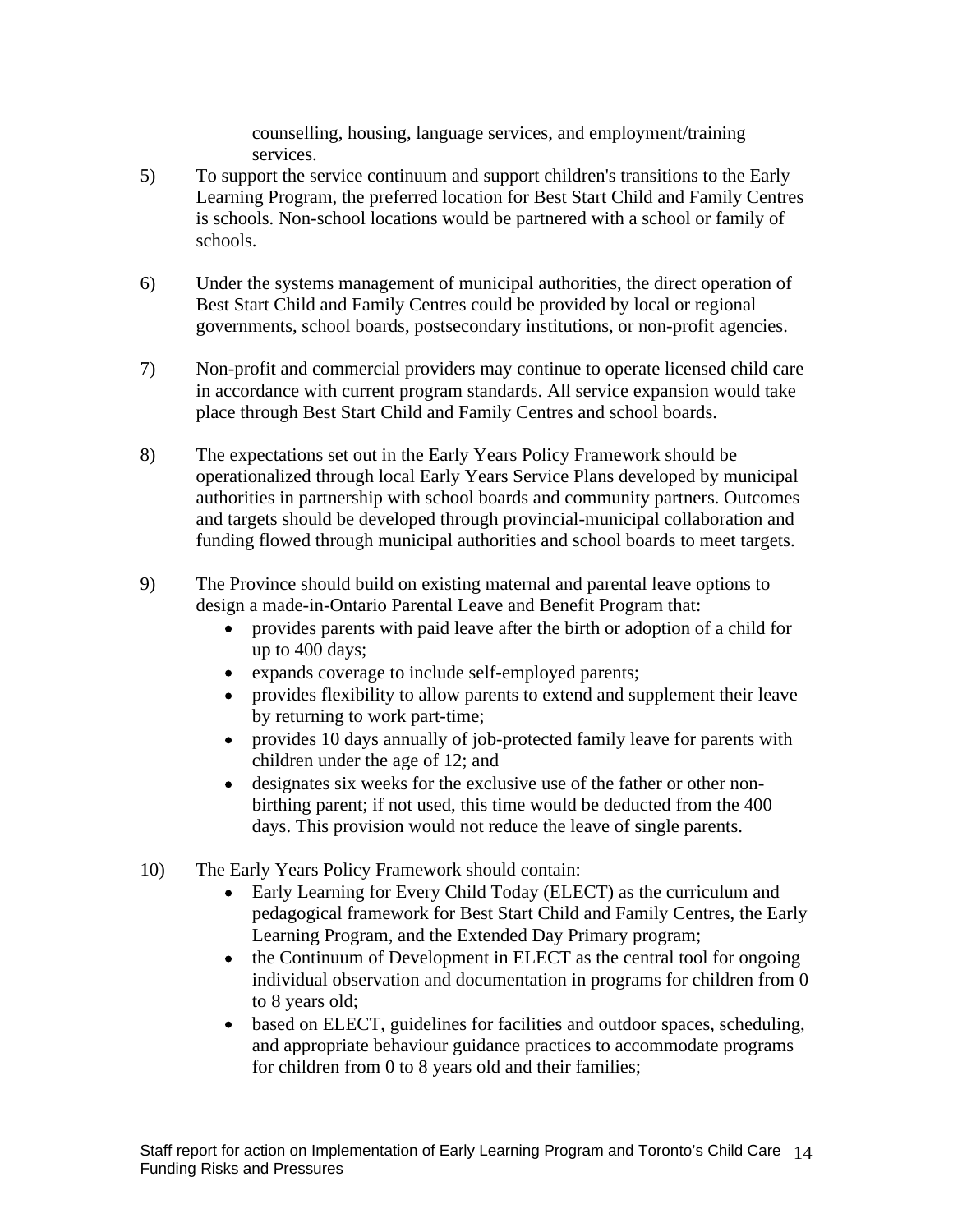- the Early Learning Program Curriculum (for 4- and 5-year-olds) as the  $\bullet$ curriculum in the Early Learning Program and adapted for use in French language settings; and
- strategies to promote the effective engagement of parents in their  $\bullet$ children's learning, with emphasis on regional and local efforts.
- 11) The Early Years Division at the Ministry of Education, in collaboration with Aboriginal educators and organizations, should adapt ELECT to reflect Aboriginal content for use in all early childhood settings in Ontario.
- 12) The Early Years Policy Framework should mandate municipal authorities to:
	- establish a consistent early identification protocol that incorporates the Nipissing District Developmental Screens (NDDS) and the Continuum of Development in ELECT;
	- consolidate responsibility for early identification and intervention services; and services are services and services are services and services are services and services are services and services are services and services are services are services and services are services and services are
	- develop partnerships with public health, school boards, and specialized agencies to facilitate individualized intervention plans for children.
- 13) The Early Years Policy Framework should establish staffing for early learning environments as follows:
	- The Early Learning Program for 4- and 5-year-old children should be staffed by teams of certified teachers and registered early childhood educators (ECEs). Local flexibility should be possible, but two "non negotiable" essentials must always be included: educators skilled at applying child development knowledge and a strong and effective parent engagement strategy.
	- The Extended Day Primary program for children from 6 to 8 years old should have one registered ECE for approximately 15 children;
	- After-school programs should be led by staff knowledgeable about the developmental needs of children from 9 to 12 years old, and guided by current best practices in programming; and
	- Best Start Child and Family Centres should be staffed by registered ECEs  $\bullet$ and special needs resource teachers. Municipal authorities should establish appropriate staffing levels to meet programming needs. Day Nursery Act regulations currently governing child-staff ratios and age groupings should be reviewed and updated.
- 14) School boards should organize staffing to promote full-time employment for ECEs. ECEs should form a unique professional classification within school boards.
- 15) The Ontario College of Teachers should require all teachers who do not have early childhood knowledge to complete an early childhood Additional Qualification course (or equivalent experience) within five years in order to hold a position in the Early Learning Program.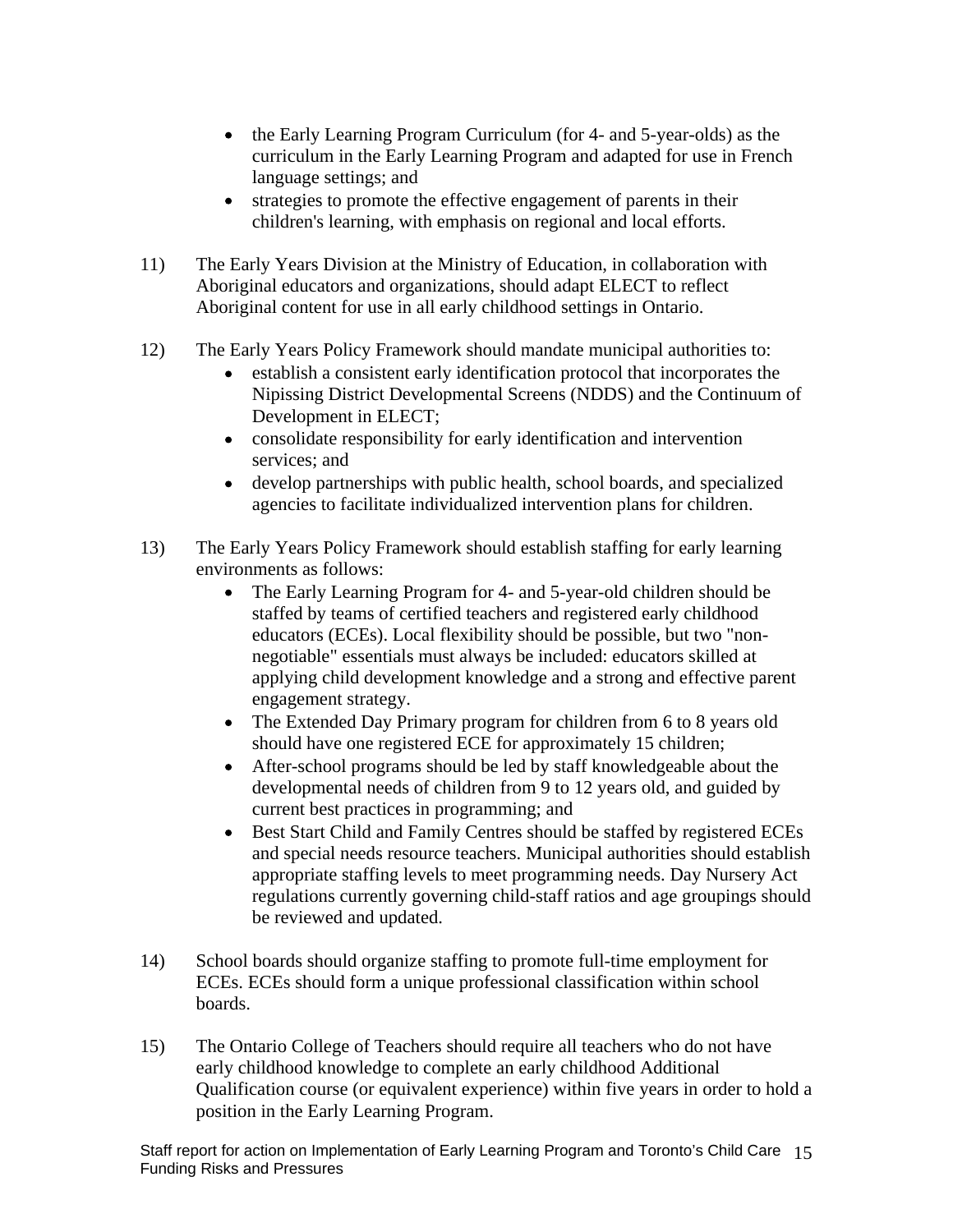- 16) To support the development of the early childhood workforce, the Ministry of Training, Colleges and Universities, in consultation with the Minister of Education, should:
	- refocus ECE diploma programs on children from 0 to 8 years old;
	- establish an early childhood specialty degree program focusing on  $\bullet$ children from 0 to 8 years old;
	- $\bullet$ encourage French-language postsecondary institutions to increase the number of francophone ECEs, and intervention and family support professionals;
	- encourage postsecondary institutions to recruit students and education  $\bullet$ faculty reflective of the gender, race, and ethnicity needed in the early
	- childhood workforce; encourage postsecondary institutions to recruit Aboriginal students to  $\bullet$ become educators in early years programs;
	- require ECE diploma and early childhood specialty degree programs to  $\bullet$ apply transparent, accessible prior learning assessment and recognition processes;
	- ensure that ECE apprenticeship training is aligned with the Ontario Program Standard for the ECE diploma; and
	- fund postsecondary programs to expand bridging programs into ECE diploma and teacher education degree programs specifically designed to fast track people with out-of-country credentials.
- 17) The Early Years Division should support the development of management tools and establish a province-wide in-service training plan to assist school board and municipal managers, school principals, and centre directors in the establishment and operations of the Early Learning Program, Extended Day Primary program, and Best Start Child and Family Centres.
- 18) The Early Years Division should:
	- build on existing information sources to develop and implement a  $\bullet$ consolidated integrated accountability mechanism, the Early Years Index, focused on the systems monitoring of inputs, measurable outcomes, and transparent public reporting. The index would include a standard program evaluation tool that links the developmental outcomes in ELECT and the operation of Best Start Child and Family Centres, Early Learning Programs, and Extended Day Primary programs; and
	- provide mechanisms to foster learning and expertise by promoting the  $\bullet$ exchange of best practices and staff knowledge about how outcomes are measured and how the information can be used to improve performance.
- 19) The Province should: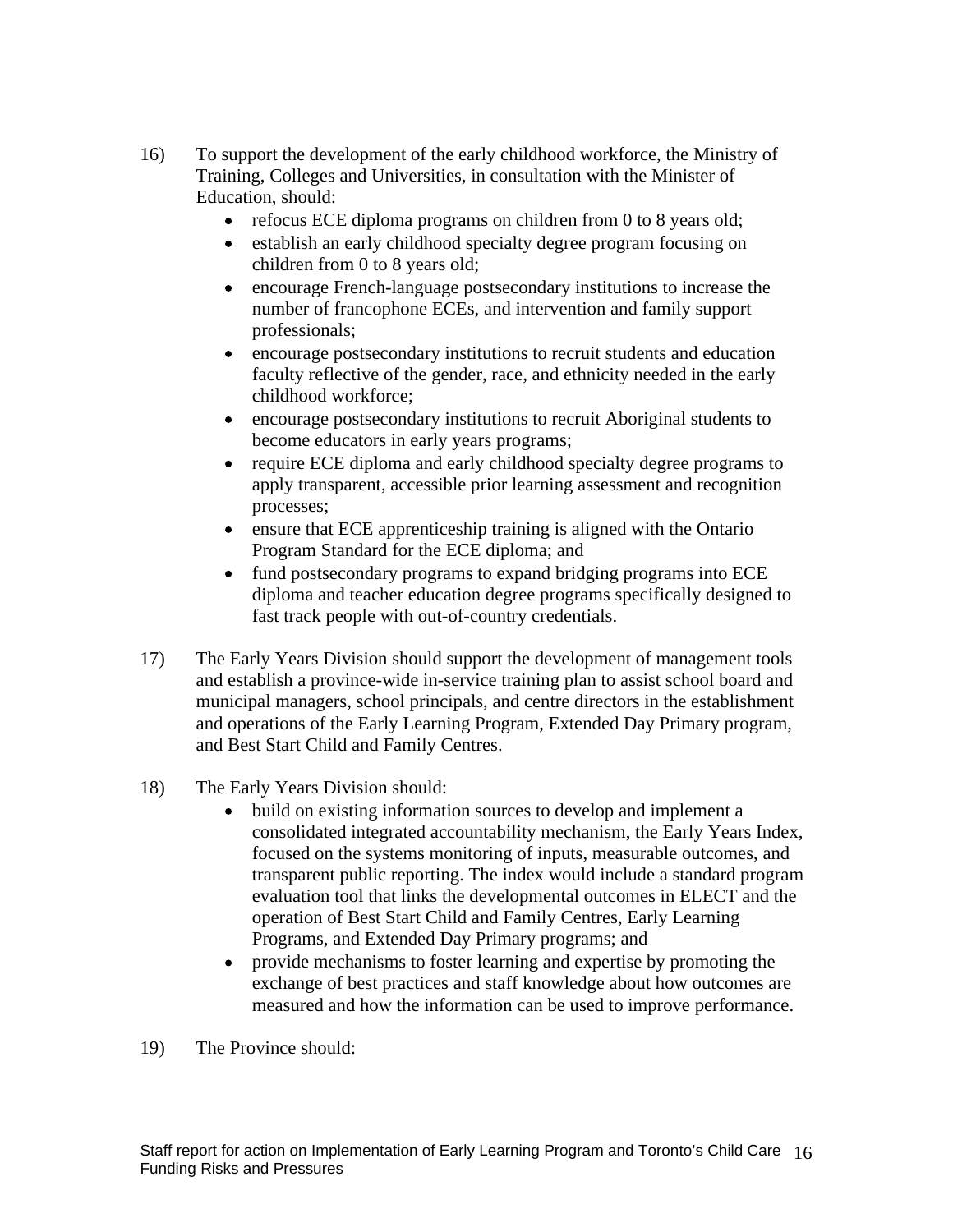- adopt a three-year time frame, beginning in September 2010, to implement  $\bullet$ a two-year full (school) day Early Learning Program prior to Grade 1, for every child who turns 4 years old by December 31;
- provide sufficient funding for operations and staffing levels for the Early  $\bullet$ Learning Program for 4- and 5-year olds to support the recommendations in this report;
- allocate equitably across all regions and school boards, including boards  $\bullet$ that now offer full-day learning;
- provide sufficient funding to school boards to cover occupancy and related costs for the operation of extended day/year programming for children from 4 to 12 years old;
- modify child care fee subsidy eligibility to facilitate flexible enrolment  $\bullet$ options and remove parents' work requirement for eligibility so that more children can benefit, especially the most disadvantaged children;
- $\bullet$ maintain the current 75 per cent target for French-language elementary schools to have French-language programs for 0- to 3-year-olds by 2011/12;
- transfer to municipal authorities funding for Best Start Child and Family Centres in a single envelope that includes all existing transfers for programs/resources that will be consolidated under Best Start Child and Family Centres, resources associated with regulation and oversight, plus all child care savings generated from implementation of the Early Learning Program;
- negotiate transitional funding, as necessary, to support program reorganization through Early Years Service Plans;
- $\bullet$ secure continued support for Best Start child care spaces now funded by the federal government; and
- $\bullet$ undertake immediate discussions with the federal government to ensure children of First Nations are not disadvantaged by the implementation of full-day learning.
- 20) Beginning in 2012, the Province should coordinate a process with key ministries to modernize legislation that would produce a new Education and Family Supports Act that would:
	- enable the outcomes noted in this report;
	- reduce redundancies; and **reduce redundancies** and  $\alpha$
	- eliminate outdated elements in various pieces of legislation and develop a single integrated piece of legislation.

## Key Highlights of Dr. Pascal's Report:

The report recommends province-wide implementation of full day learning within three years with the first phase beginning in 2010. Costs to implement the full day learning plan are estimated at \$500 million for the first two years;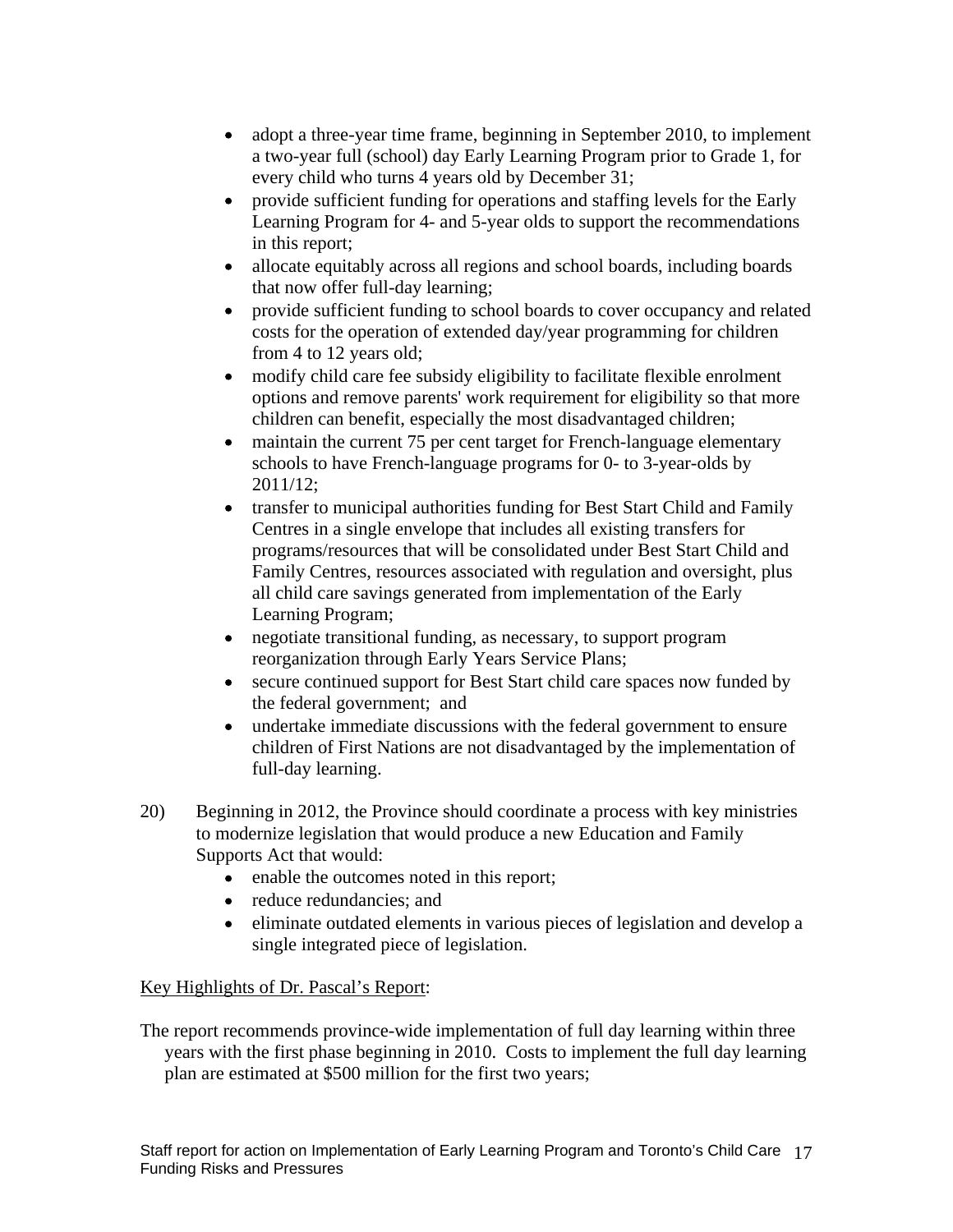- Families would have the option of enrolling their 4 and 5 year-olds for the full school day or half day. Extended-day options would also be provided by school board and, funded by parent fees with some subsidies available;
- Schools will offer and operate before and after school and summer programs for school age children 6 to 12years. To meet the needs of the older children (9 to 12 yrs) school boards may contract with municipal recreation programs or community agencies to provide the program.
- A single program would be in place, with a single child-focused curriculum, planned and delivered by a qualified team of educators using common space and resources;
- Certified teachers and qualified, registered early childhood educators (ECEs) working together would complement each other's skills and give every child a better early learning experience;
- What happens to children before and after the bell rings is also important by offering affordable, extended-day and summer programming for children 4 to 12 years old the education system will be strengthened even further;
- Schools as hubs for child and family programming would provide better access and contribute to better outcomes and stronger communities;
- Best Start Child and Family Centres would be formed by consolidating many existing early childhood services into one-stop access for families that include child care, parenting programs and resources, play groups, intervention supports for children with special challenges, and links to community agencies managed, planned and regulated by Municipalities;
- Municipalities would provide local leadership for programs for children less than 4 years of age. School boards would provide local leadership for programs for children from 4 to 12 years old. Provincial leadership would be consolidated under the Ministry of Education; example to the contract of the contract of the contract of the contract of the contract of the contract of the contract of the contract of the contract of the contract of the contract of the contract of the cont
- Incremental costs to implement the full day learning plan are estimated at just under \$1 billion.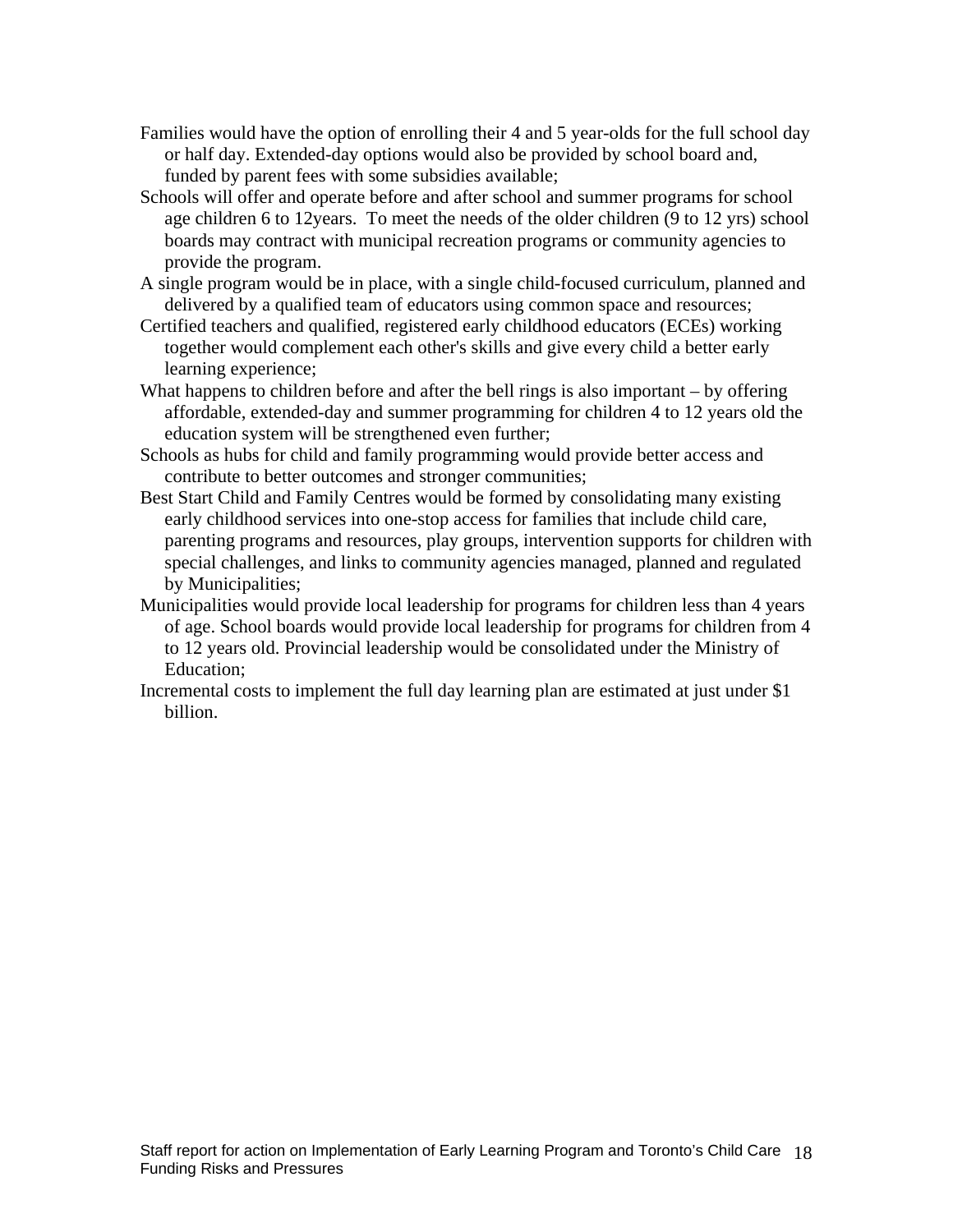# Appendix B

## Principles for Full-Day Learning Programs

## Human Resources

- 1) Full-Day Learning should be delivered by well qualified early childhood practitioners, which could include Ontario certified teachers, Early Childhood Educators, and educational assistants, with a recommended ratio of one appropriately qualified educator to ten children.
- 2) Working conditions for all practitioners should support quality, including; wages and benefits commensurate to education, time for program planning, paid professional education and development time, and equitable working hours.
- 3) All early childhood practitioners working in the Full-Day Learning for Four-and- Five-Year-Olds should be responsible for both their care and education.

## Governance **Governance**

- 4) Full-Day Learning should be guided by shared principles that allow for innovation and flexibility, based on good-practice research and local practices.
- 5) Appropriate infrastructure and budget should be provided to enable oversight at both the system and local level.
- 6) School Boards and Municipalities should work together to implement Full-Day Learning, in collaboration with Best Start Networks. Meaningful parental involvement and clear lines of accountability to the elected bodies should be established.
- 7) Local planning and implementation will ensure that the plan for Full-Day Learning provides local flexibility, yet agreed upon consistency and standards.

## Facilities **Facilities**

- 8) Where space permits, full day learning should be offered in elementary school settings. Where this is not possible, existing child care centres and other childfriendly facilities should be considered based on community needs.
- 9) Physical environments for Full-Day Learning should be well designed; in terms of access, layouts that enable the integration of early childhood programs, appropriate lighting, air flow, easy access to outdoor space and washrooms.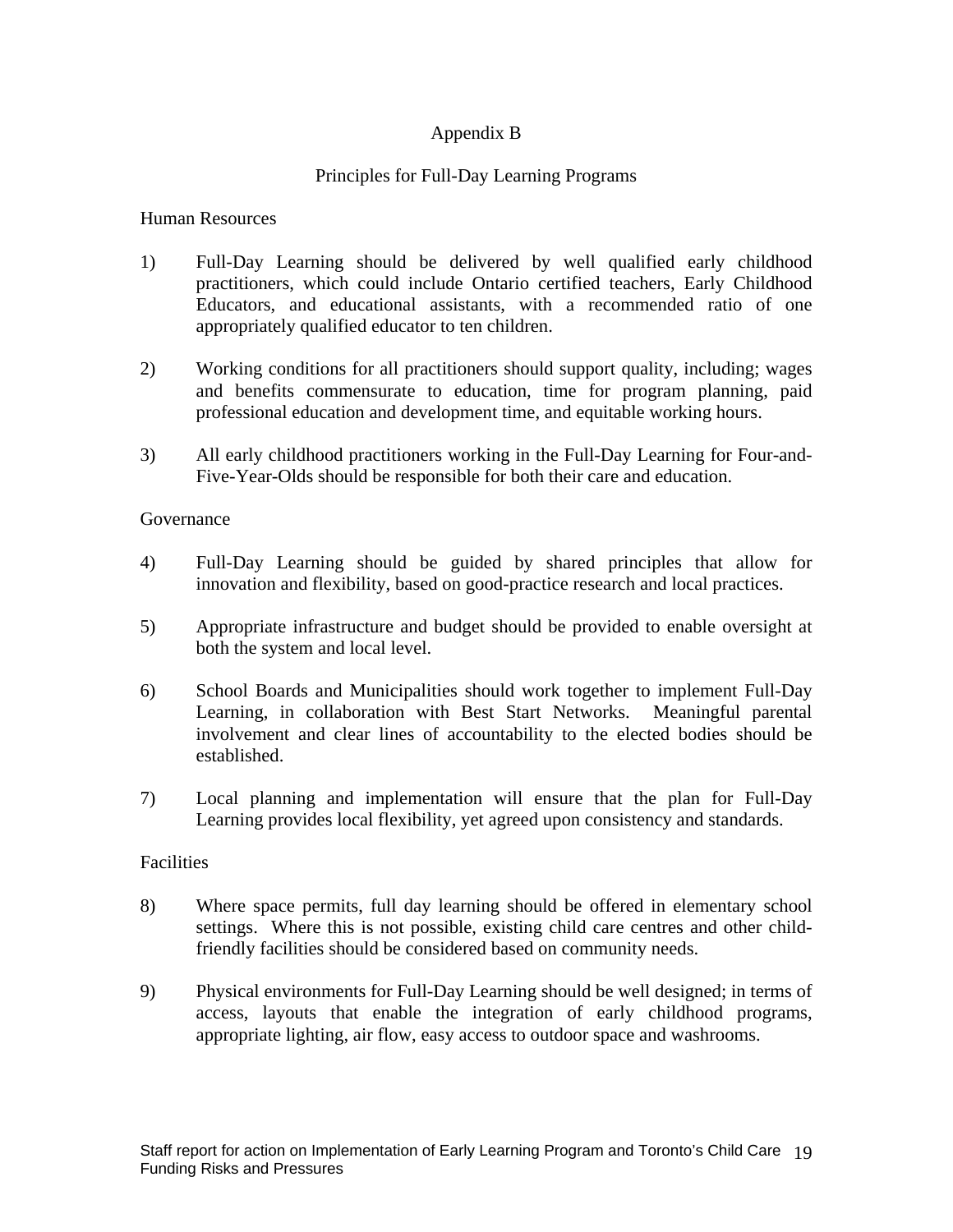- 10) Funding should be provided to ensure facilities meet the standards laid out in the Day Nurseries Act (DNA) and the Toronto Operating Criteria.
- 11) No existing programs (including tenanted) should lose their space due to this new initiative.

Funding and Sustainability

- 12) Full-Day Learning should build on the successes and lessons learned from existing models including Toronto First Duty, full-day kindergarten, kindergarten in child care, family support programs, and should build-on and enhance the existing system of services for young children.
- 13) While Full-Day Learning is a welcome additional service to support families and young children, implementation should be phased in strategically to ensure it does not destabilize other early childhood services.
- 14) Toronto will continue moving forward with its Best Start Plan: Toronto Vision for Children, working collaboratively with all early childhood service sectors.
- 15) Full-Day Learning in Ontario should guarantee the option of publicly funded, high quality full-day learning programs, offering universal access to all four-andfive-year-olds, providing a range of choices to support children and family's unique needs.
- 16) Full-Day Learning should be closely aligned with existing programs for four-andfive-year-old children, to ensure seamless delivery of services.
- 17) Full-Day Learning should be linked with a continuum of services for children 0- 12 years.

Pedagogy, Curriculum and Quality

- 18) Full-Day Learning should meet the unique needs of every child, providing learning opportunities in all developmental domains.
- 19) *The Kindergarten Program (MOE, 2006),* in combination with *Early Learning for Every Child Today* (ELECT) should be the curriculum framework for full day learning programs.
- 20) Quality assurance mechanisms should be in place to monitor and ensure ongoing program quality, and an assessment tool should be utilized to measure success.
- 21) Appropriate training is needed for early childhood practitioners including Early Childhood Educators and for Ontario certified teachers.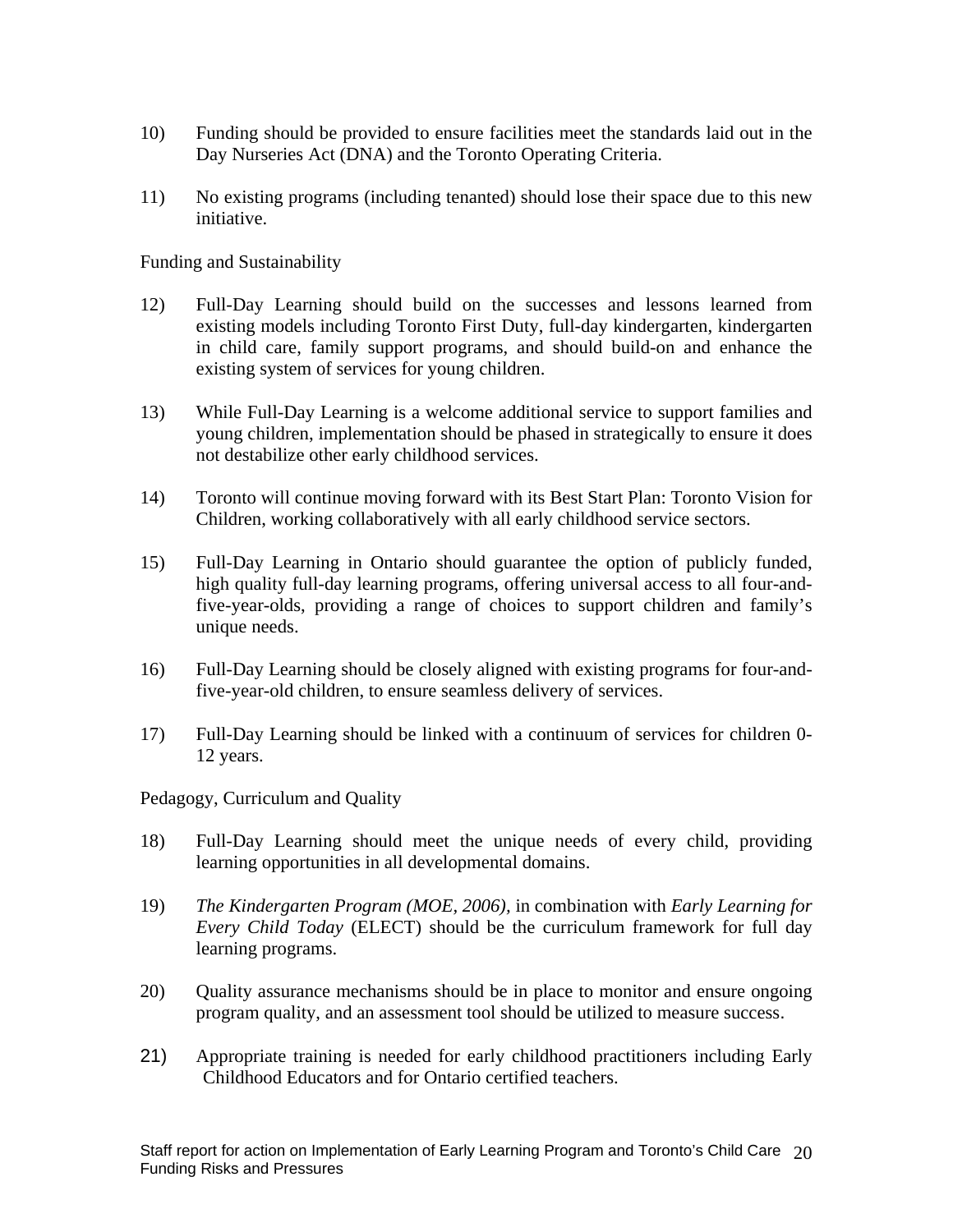22) The Early Learning and Child Care Program must have adequate, long-term sustainable funding and capital funding to support the creation of appropriate space for full-day learning and child care.